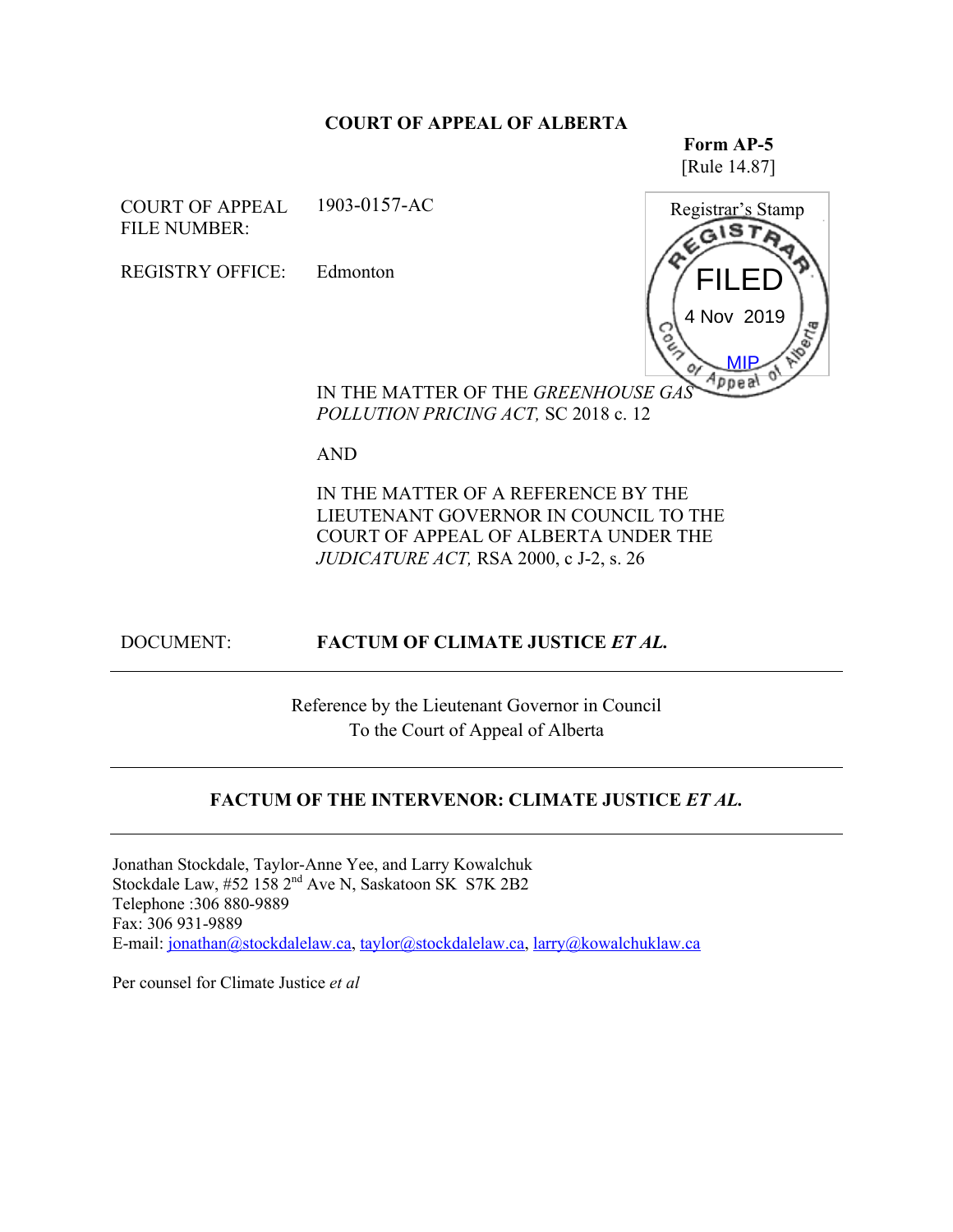#### **CONTACT INFORMATION FOR ALL OTHER PARTIES:**

**Counsel for the Attorney General of Alberta**

### **Peter A. Gall, Q.C. and Benjamin Oliphant**

Gall Legge Grant Zwack LLP Suite 1000 1199 W. Hastings St. Vancouver, BC V6E 3T5 Tel: 604-891-1152 Fax: 604-669-5101 Email: pgall@glgzlaw.com boliphant@glgzlaw.com

### **Ryan Martin and Steven Dollansky**

McLennan Ross LLP 600, 12220 Stony Plain Road Edmonton, AB T5N 3Y4 Tel: 780-482-9217 Fax: 780-482-9100 Email: rmartin@mross.com sdollansky@mross.com

### **L. Christine Enns, Q.C.**

Department of Justice and Solicitor General 10th Floor, Oxford Tower 10025 – 102A Avenue Edmonton, AB T5J 2Z2 Tel: 780-422-9703 Fax: 780-638-0852 Email: Christine.Enns@gov.ab.ca

### **Sharlene M. Telles-Langdon**

Department of Justice Canada Prairie Region 301 – 310 Broadway Winnipeg, MB R3C 0S6 Phone: 204-983-0862 Fax: 204-984-8495 Email: sharlene.telles-langdon@justice.gc.ca

**Ned Djordjevic** Phone: 647-256-0706 Fax: 416-954-8982 Email: ned.djordjevic@justice.gc.ca

## **J. Neil Goodridge** Phone: 204-984-7579 Fax: 204-984-5910 Email: neil.goodridge@justice.gc.ca

#### **Counsel for the Attorney General of Canada**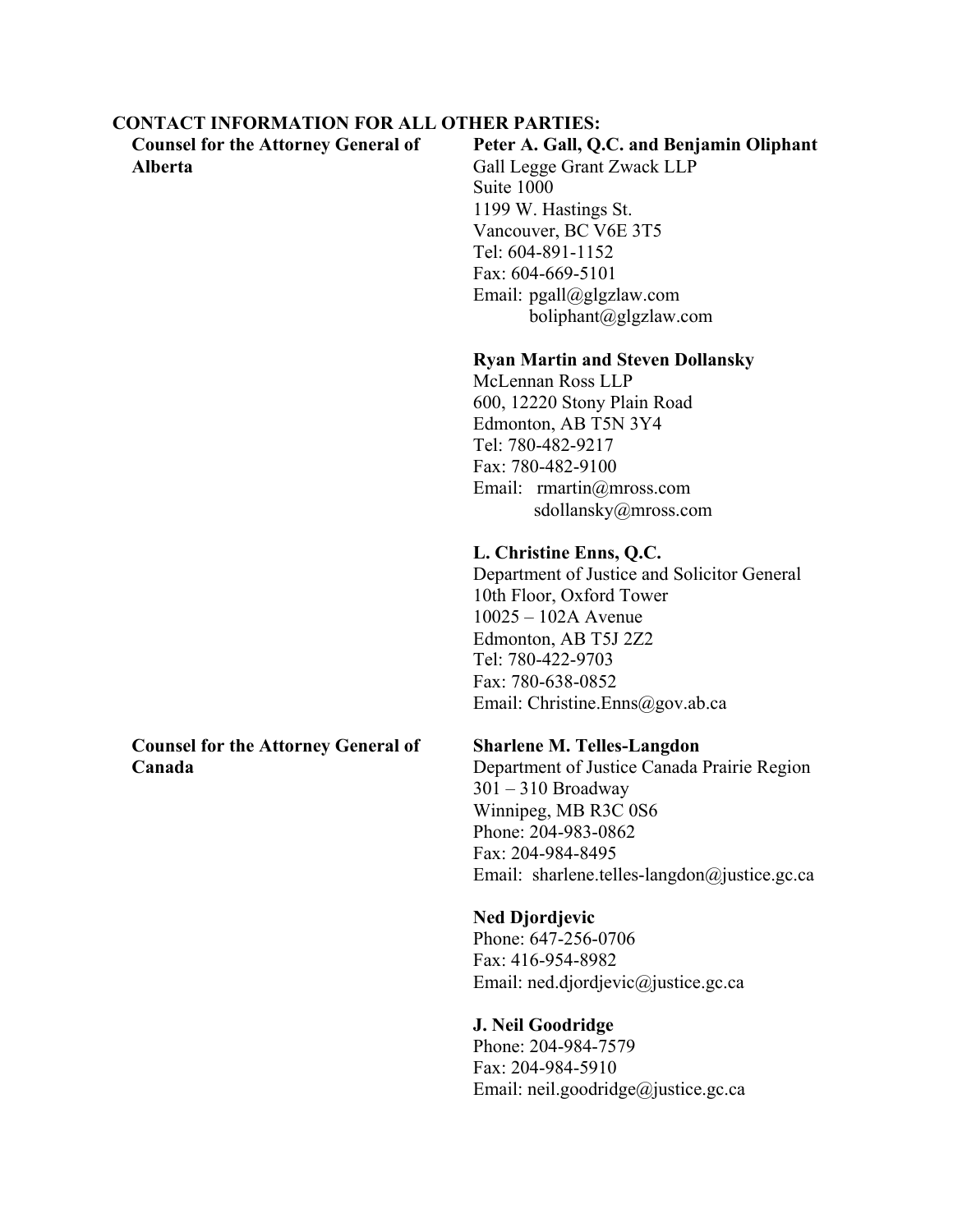#### **Mary C. Matthews**

Phone: 647-256-0766 Fax: 416-954-8982 Email: mary.matthews@justice.gc.ca

**Beth Tait** Phone: 204-983-2071 Fax: 204-984-6488 Email: beth.tait@justice.gc.ca

### **J. Gareth Morley and Jacqueline D. Hughes**

Ministry of Justice of British Columbia 6th Floor – 1001 Douglas Street PO Box 9280, STN PROV GOVT Victoria, BC V7W 9J7 Tel: 250-952-7644 Fax: 250-356-9154 Email: gareth.morley@gov.bc.ca jacqueline.hughes@gov.bc.ca

### **William E. Gould**

Justice and Office of the Attorney General Chancery Place 675 King Street, Room 2078, Floor 2 PO Box 6000 Fredericton, NB E3B5H1 Tel: 506-462-5100 Fax: 506-453-3275 Email: william.gould@gnb.ca

#### **Joshua Hunter, Padraic Ryan and Aud Ranalli**

Attorney General of Ontario Constitutional LawBranch 4th Floor – 720 Bay Street Toronto, ON M7A 2S9 Tel: 416-908-7465 Fax: 416-326-4015 Email: joshua.hunter@ontario.ca padraic.ryan@ontario.ca aud.ranalli@ontario.ca

# **Counsel for the Intervenor, Attorney General of British Columbia**

**Counsel for the Intervenor, the Attorney General of New Brunswick**

**Counsel for the Intervenor, the Attorney General of Ontario**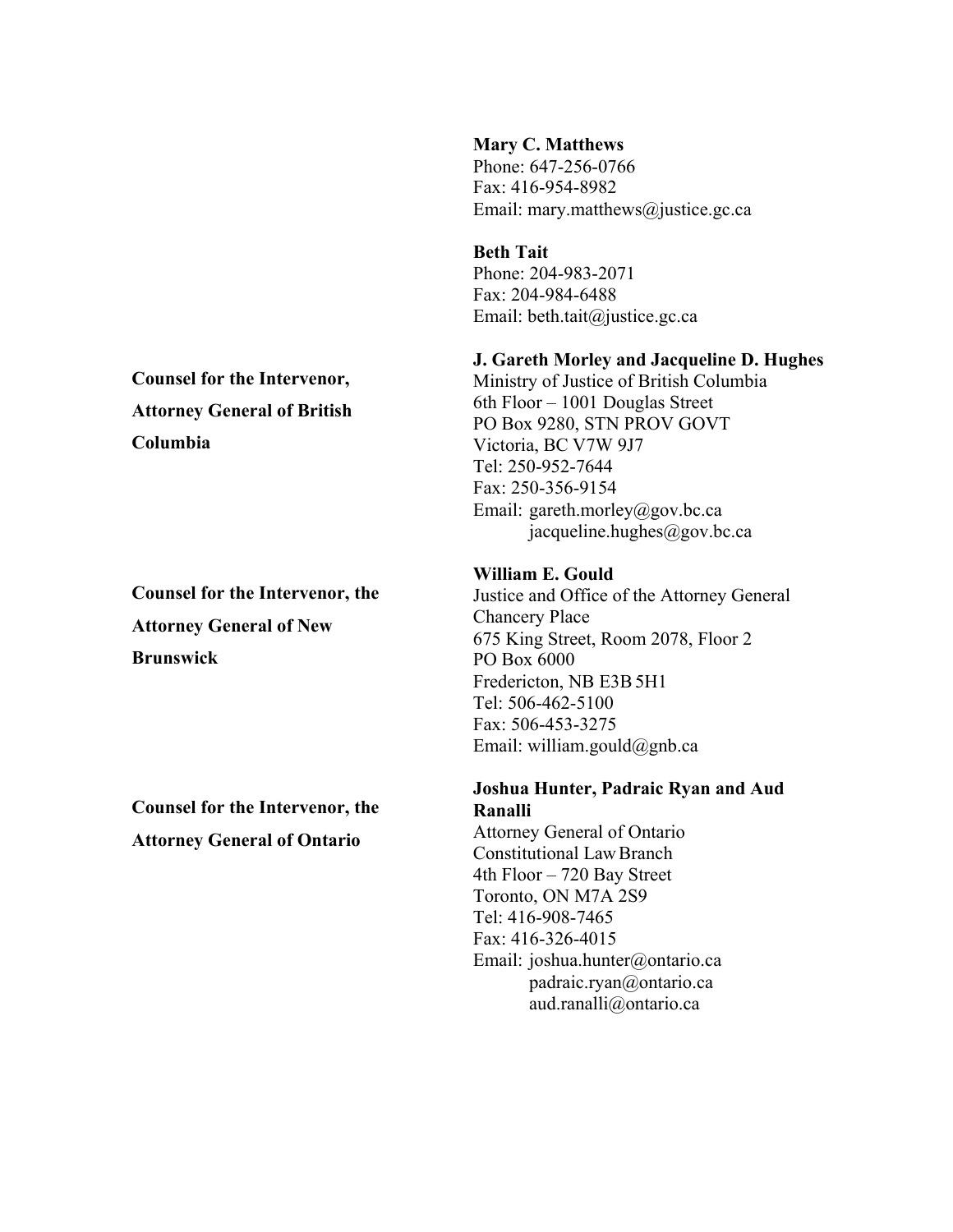**Counsel for the Intervenor, the Attorney General of Saskatchewan**

# **Counsel for the Intervenor, Assembly of First Nations**

**Counsel for the Intervenor, Athabasca Chipewyan First Nation**

**Counsel for the Intervenor, Canadian Public Health Association**

# **P. Mitch McAdam, Q.C. and Alan Jacobson**

Ministry of Justice, Constitutional Law 820 – 1874 Scarth Street Regina, SK S4P 4B3 Tel: 306-787-7846 Fax: 306-787-9111 Email: mitch.mcadam@gov.sk.ca alan.jacobson@gov.sk.ca

#### **Stuart Wuttke and Adam Williamson**

Assembly of First Nations 55 Metcalfe Street, Suite 1600 Ottawa, ON K1P 6L5 Tel: 613-241-6789 Fax: 613-241-5808 Email: swuttke@afn.ca awilliamson@afn.ca

#### **Amir Attaran**

Ecojustice Environmental Law Clinic University of Ottawa, Faculty ofLaw Common Law Section 57 Louis Pasteur Ottawa, ON K1N 6N5 Tel: 613-562-5794 Fax: 613-562-5124 Email: aattaran@ecojustice.ca

### **Matt Hulse**

Woodward & Company Lawyers LLP 1022 Government Street, Suite 200 Victoria, BC V8W 1X7 Tel: 250-383-2356 Fax: 250-380-5650 Email: mhulse@woodwardandcompany.com

# **Jennifer L. King**

Gowling WLG (Canada) LLP Suite 1600, 1 First Canadian Place 100 King Street West Toronto ON M5X 1G5 Tel: 416-862-5778 Fax: 416-862-7661 Email: jennifer.king@gowlingwlg.com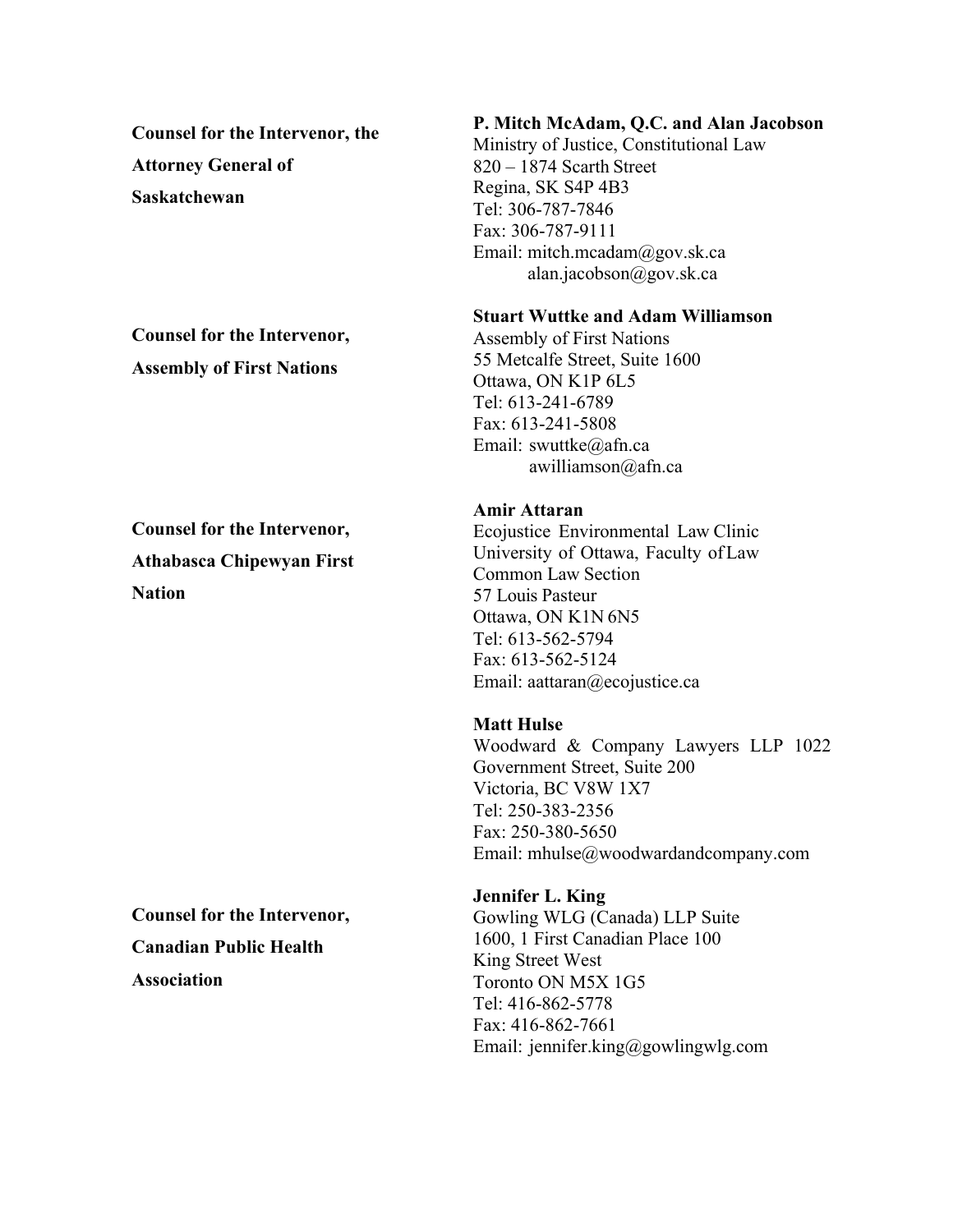**Counsel for the Intervenor, Canadian Taxpayers Federation**

**Counsel for the Intervenor, David Suzuki Foundation**

**Counsel for the Intervenor, Saskatchewan Power Corporation / SaskEnergy Incorporated**

#### **Bruce Hallsor, Kevin Bellis and Dr. Charles Lugosi**

Crease Harman LLP Barristers and Solicitors 800 – 1070 Douglas Street Victoria, BC V8W 2C4 Tel: 250-388-5421 Fax: 250-388-4294 Email: bhallsor@crease.com kbellis@crease.com dr.charles.lugosi@crease.com

#### **Joshua Ginsberg**

Ecojustice Environmental Law Clinic at University of Ottawa 216 – 1 Stewart Street Ottawa, ON K1N 6N5 Tel: 613-562-5800, ext 5225 Fax: 613-562-5319 Email: jginsberg@ecojustice.ca

#### **Randy Christensen**

Ecojustice 390 - 425 Carrall Street Vancouver, BC V6B 6E3 Tel: 604-685-5618, ext 234 Email :rchristensen@ecojustice.ca

### **David M.A. Stack, Q.C.**

McKercher LLP Barristers & Solicitors 374 Third Avenue South Saskatoon, SK S7K 1M5 Tel: 306-664-1277 Fax: 306-653-2669 Email: d.stack@mckercher.ca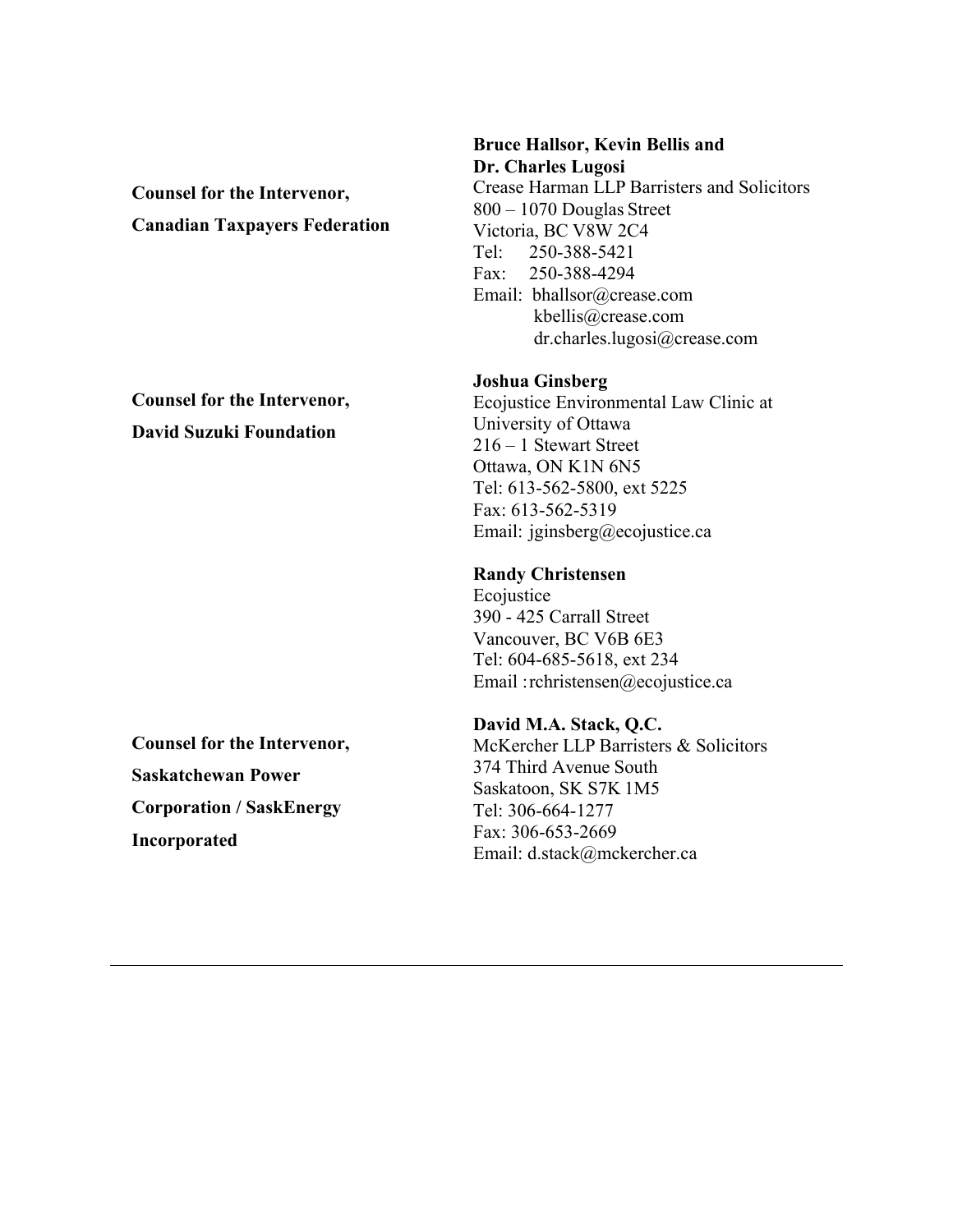# **TABLE OF CONTENTS**

| i)              |                                                 |              |
|-----------------|-------------------------------------------------|--------------|
| $\overline{11}$ |                                                 |              |
|                 |                                                 |              |
|                 |                                                 |              |
| $\mathbf{i}$    |                                                 |              |
| $\overline{ii}$ |                                                 |              |
|                 |                                                 |              |
|                 |                                                 |              |
|                 |                                                 |              |
|                 | TABLE OF AUTHORITIES OF CLIMATE JUSTICE, ET AL. | $\mathbf{i}$ |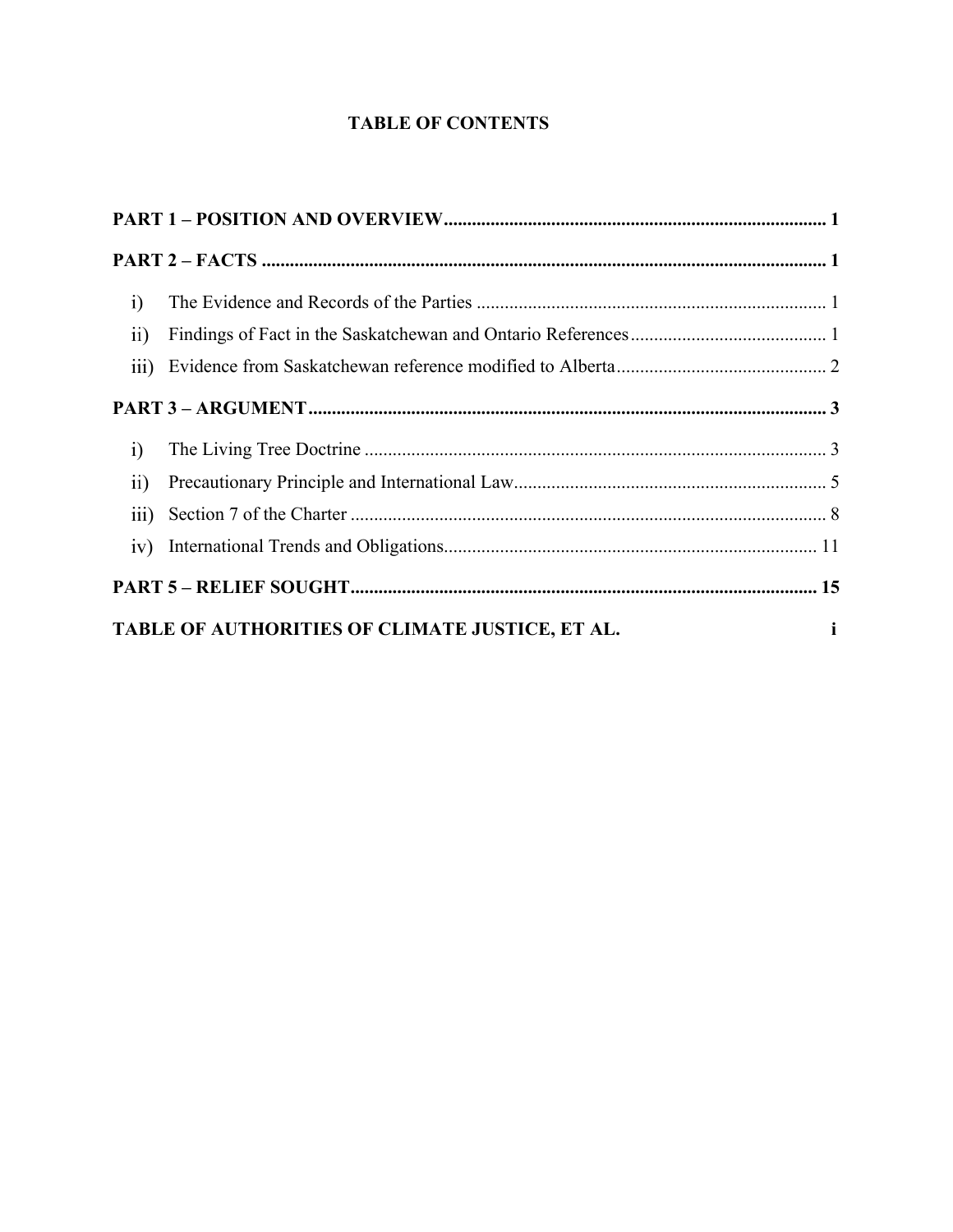#### **PART 1 – POSITION AND OVERVIEW**

- 1. We support the position of Canada, that the *Greenhouse Gas Pollution Pricing Act1* is a valid exercise of Parliament's jurisdiction under the national concern branch of its Peace, Order, and good Government (POGG) power. We agree with the opinion of Richards CJ in Saskatchewan's *Reference re Greenhouse Gas Pollution Pricing Act2* , and the opinion of Hoy ACJ in Ontario's *Reference re Greenhouse Gas Pollution Pricing Act3*.
- 2. Climate change caused by anthropogenic greenhouse gas (GHG) emissions poses an increasingly urgent threat to the existence of humanity unless net emissions are reduced in accordance with the natural limits of our ecosystems. Accordingly, we submit that the federal government is compelled to mitigate emissions in a manner consistent with the right to life. The justiciability for review and intervention of government decision-making in relation to climate change with respect to section 7 of the *Canadian Charter of Rights and Freedoms4* is supported by Canadian and international precedent, and is consistent with the precautionary principle, and Canada's international obligations. The right to life may obscure the division of powers analysis. Regardless, we respectfully submit that the *Act*, which balances federalisms in both legal and practical terms, and is *intra vires* Parliament.

#### **PART 2 – FACTS**

#### **The Record and Evidence of Canada and Alberta** i)

3. We agree with the record and evidence filed by the Attorney General of Canada, as well as their objection to the record and evidence of the Attorney General of Alberta.

#### $\mathbf{ii}$ **Findings of Fact in the Saskatchewan and Ontario References**

4. We agree with the findings of fact by all of the Justices in both the Saskatchewan and Ontario references.

<sup>1</sup> SC 2018, c 12, s 186 [*Act*].

<sup>2</sup> 2019 SKCA 40 [*Saskatchewan Reference*], Alberta's Book of Authorities [ABBA], Vol 3, Tab 21.

<sup>3</sup> 2019 ONCA 544 [*Ontario Reference*], ABBA, Vol 3, Tab 20.

<sup>4</sup> *Canadian Charter of Rights and Freedoms,* Part I of the *Constitution Act, 1982,* being Schedule B to the *Canada Act 1982* (UK), 1982 c 11 [*Charter*].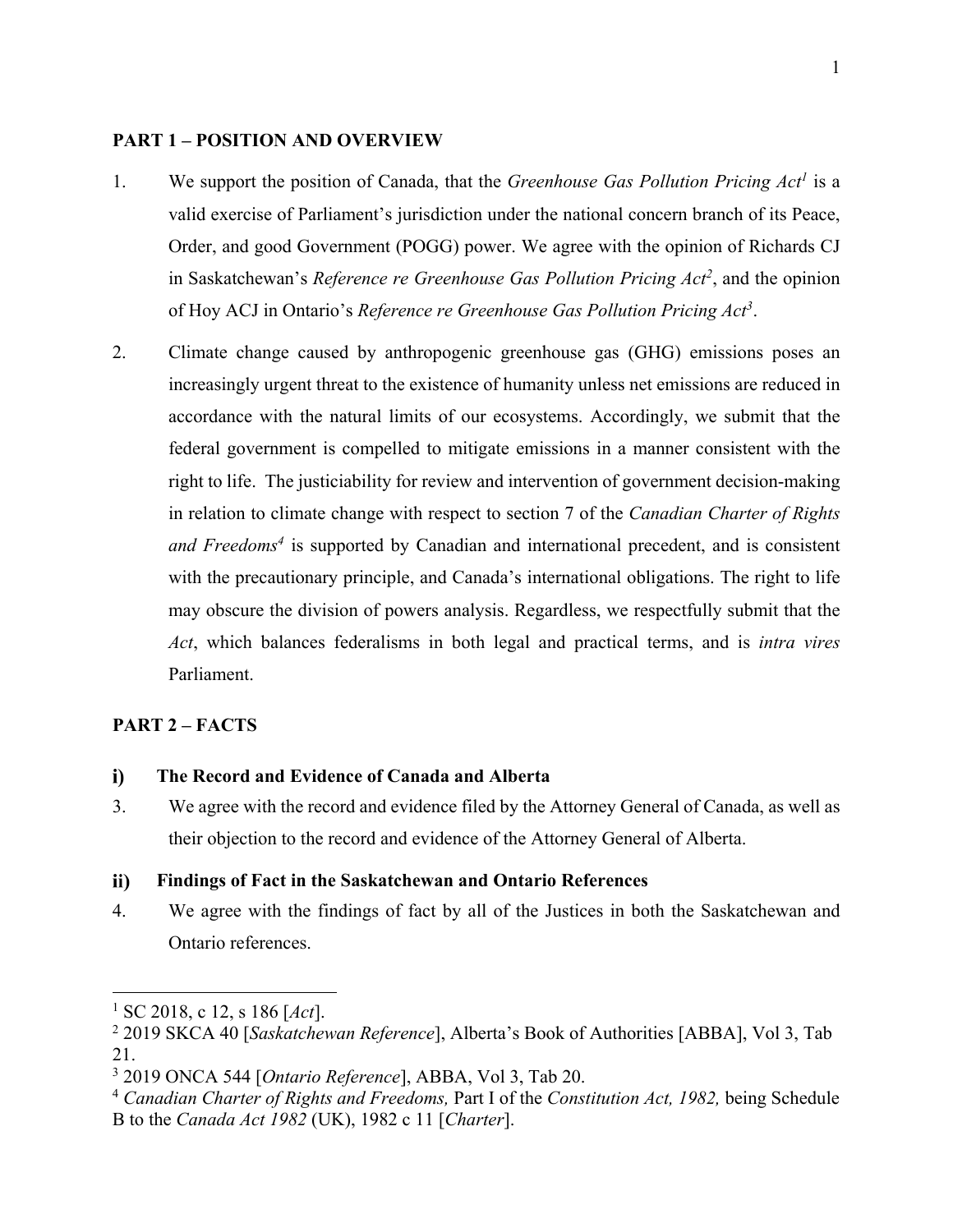- 5. The dissenting judgement in the *Saskatchewan Reference* referred to the "existential necessity of mitigating anthropogenic GHG emissions" as "proven and true"<sup>5</sup> noting the uncontested record in that case. The majority similarly found that "climate change has emerged as a major threat, not just to Canada, but to the planet itself".<sup>6</sup> Similarly, Strathy CJ in *Ontario's Reference* notes parliament's finding that "atmospheric accumulation of [greenhouse gases] causes climate changes that pose an existential threat to human civilization and the global ecosystem".7
- 6. The majority in the *Ontario Reference* explain the quantity and timing of emission reductions required to avoid the most deleterious impacts of climate change:

[A]nthropogenic CO2 emissions must be reduced by approximately 45 percent below 2010 levels by 2030, and must reach "net zero" by 2050 in order to limit global average surface warming to 1.5 degrees Celsius and to avoid the significantly more deleterious impacts of climate change.<sup>8</sup>

7. GHG pricing, "is regarded as an essential aspect or element of the global effort to limit GHG emissions"9 The majority in the *Saskatchewan reference* describe how carbon pricing relates to emissions reductions:

> (a) "There is widespread international consensus that carbon pricing is a necessary measure, though not a sufficient measure, to achieve the global reductions in GHG emissions necessary to meet the Paris Agreement targets" …

> (b) "A well-designed carbon price is an indispensable part of a strategy for reducing emissions in an efficient way" …

> (c) There is a widespread trend in favour of carbon pricing … Overall, 67 jurisdictions … are putting a price on carbon" …

> (d) "The existing literature is highly convergent in finding that carbon prices that have been implemented around the world have been successful in reducing greenhouse gas emissions" ...<sup>10</sup> [emphasis added]

#### **Evidence from Saskatchewan reference modified to Alberta** iii)

- 8. In the *Saskatchewan Reference*, Climate Justice *et al.* provided four affidavits, and respectfully offers affidavits from those same four affiants in this reference.
- 9. The four affidavits, updated and modified to focus on this reference, are:

<sup>5</sup> *Saskatchewan Reference* at para 236*,* 

<sup>6</sup> *Saskatchewan Reference* at para 144*,* ABBA, Vol 3, Tab 21. 7 *Ontario Reference* at para 3*,* ABBA, Vol 3, Tab 20.

<sup>8</sup> *Ontario Reference* at para 16*,* ABBA, Vol 3, Tab 20. 9 *Saskatchewan Reference* at para 147*,* ABBA, Vol 3, Tab 21.

<sup>10</sup> *Saskatchewan Reference* at para 147*,* ABBA, Vol 3, Tab 21.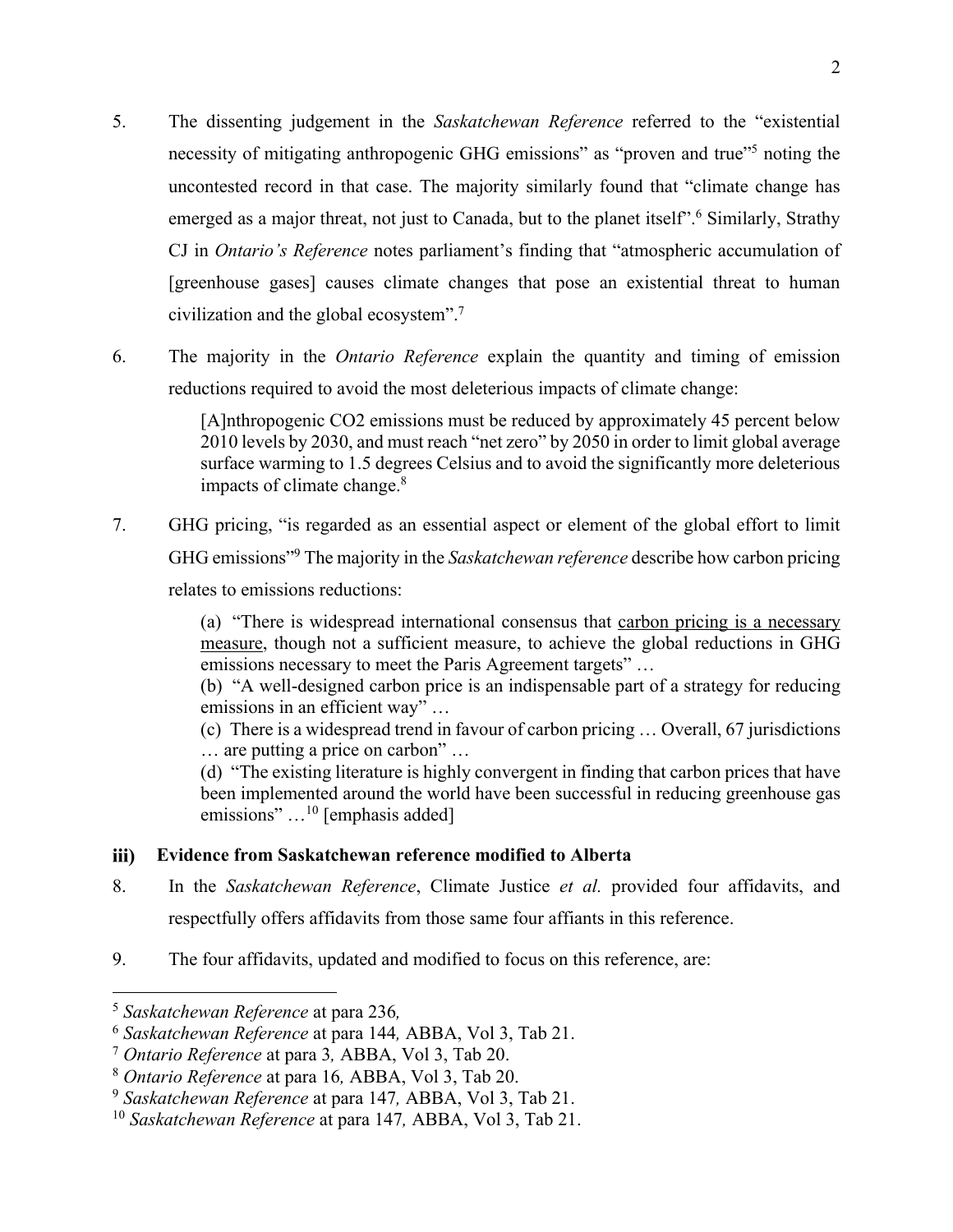- Affidavit of Dr. Mark Bigland-Pritchard, sworn October 31, 2019 ("Dr. Mark Bigland-Pritchard") (*Climate Justice et al.*'s Record [CJR], Vol 1, Tab 1)
- Affidavit of James Emberger, sworn October 29, 2019 ("Emberger Affidavit") (CJR, Vol 1, Tab 2)
- Affidavit of Dr. David Maenz, sworn November 1, 2019 ("Dr. Maenz Affidavit") (CJR, Vol 1, Tab 3)
- Affidavit of Glenn Wright, sworn November 1, 2019 ("Wright Affidavit") (CJR, Vol 1, Tab 4)

# **PART 3 – ARGUMENT**

10. This factum discusses contextual and interpretive principles, such as i) the living tree doctrine, and ii) the precautionary principle both of which support a finding of that the *Act* is constitutional. This factum also discusses the justiciability of the right to life in the context of iii) section 7 of the *Charter*, and iv) our international obligations, which also support a finding of that the *Act* is constitutional.

#### **The Living Tree Doctrine**  $i)$

11. The Supreme Court of Canada ("SCC") in *Re Residential Tenancies Act, 1979, <sup>11</sup>* reminds us of the broad context in which references occur:

> A constitutional reference is not a barren exercise in statutory interpretation. What is involved is an attempt to determine and give effect to the broad objectives and purpose of the Constitution, viewed as a "living tree", in the expressive words of Lord Sankey in *Edwards and Others v. Attorney-General for Canada and Others.* Material relevant to the issues before the court, and not inherently unreliable or offending against public policy should be admissible, subject to the proviso that such extrinsic materials are not available for the purpose of aiding in statutory construction.<sup>12</sup>

12. Similarly, in *Hunter et al. v. Southam Inc.<sup>13</sup>*, Dickson J. cautioned against restrictive

interpretations of the *Charter*:

It must, therefore, be capable of growth and development over time to meet new social, political and historical realities often unimagined by its framers. The judiciary is the guardian of the constitution and must, in interpreting its provisions, bear these

<sup>11</sup> 1981 CanLII 24 (SCC), [1981] 1 SCR 714 at 723, *Climate Justice at al.*'s Book of Authorities [CJBA], Vol 1, Tab 15. 12 *Ibid* at 723.

<sup>13</sup> [1984] 2 SCR 145, 11 DLR (4th) 641, at 155 [*Southam*], CJBA, Vol 1, Tab 8. Dickson also cited the 1929 UK JCPC decision, *Edwards v Canada (Attorney General)* [1930] AC 124, [1930] 1 DLR 98 at 106-107, CJBA, Vol 1, Tab 5: The British North America Act planted in Canada a living tree capable of growth and expansion within its natural limits. The object of the Act was to grant a Constitution to Canada… Their Lordships do not conceive it to be the duty of this Board—it is certainly not their desire—to cut down the provisions of the Act by a narrow and technical construction, but rather to give it a large and liberal interpretation.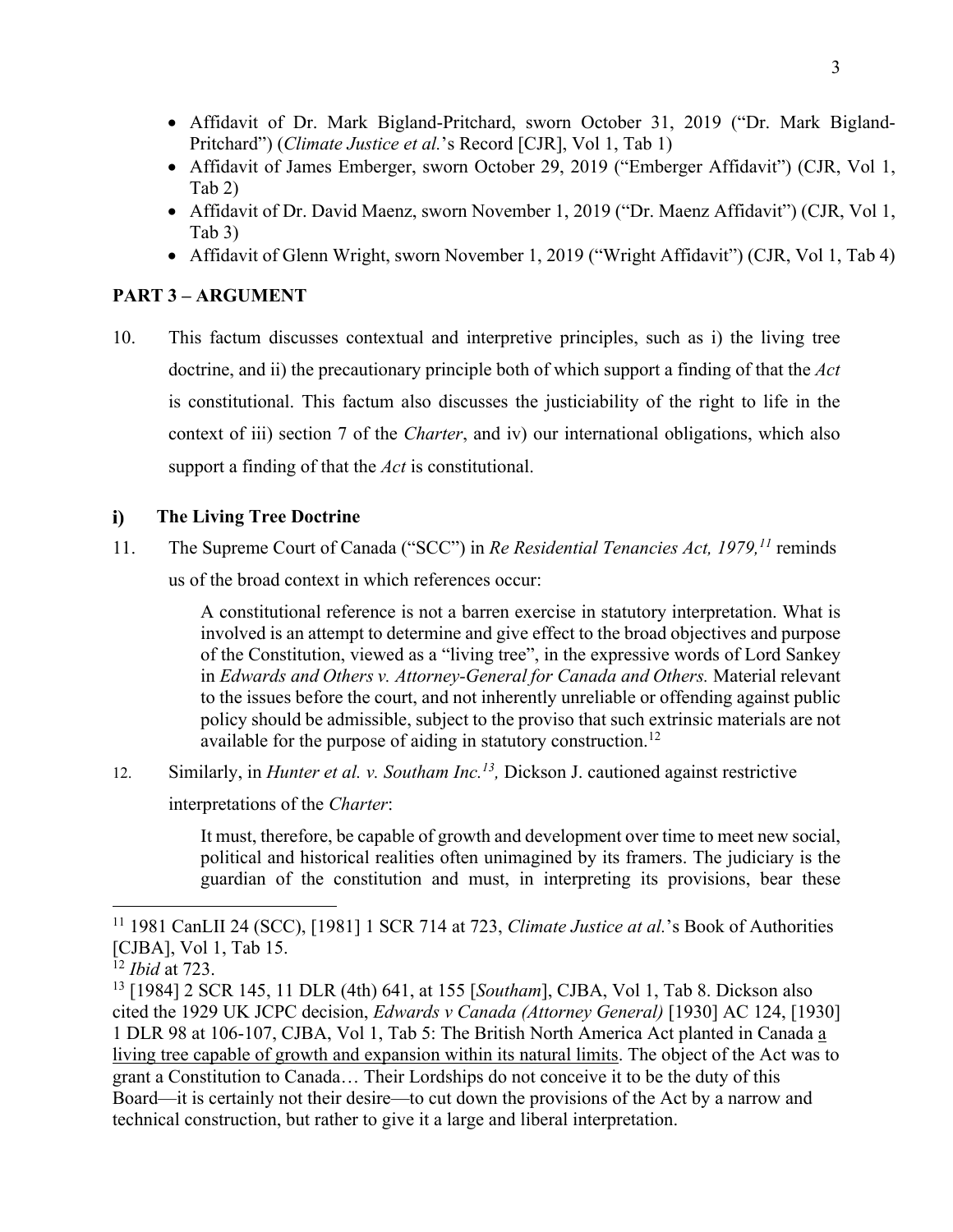considerations in mind. Professor Paul Freund expressed this idea aptly when he admonished the American courts "not to read the provisions of the Constitution like a last will and testament lest it become one."[emphasis added].

- 13. With the greatest of respect, the signalling towards a narrower contextualization of the climate change issue in Huscroft J's dissent in the *Ontario Reference* at paragraph 192 – where he states that "The court is not required to decide anything about the science of climate change in order to provide that advice" and classifying climate change as simply a "real and pressing problem that must be addressed" (as opposed to an existential problem) – are submitted to be in tension with Dickson J's ruling in *Hunter et al. v. Southam Inc*:, namely, that "[t]he need for a broad perspective in approaching constitutional documents is a familiar theme in Canadian constitutional jurisprudence".<sup>14</sup>
- 14. The majority in the *Saskatchewan Reference* considered the applicability of the living tree doctrine in relation to the constitutionality of the *Act*, promoting jurisdictional space for both heads of power:

[A]s La Forest J. noted in Hydro-Québec at paragraph 86, "the Constitution must be interpreted in a manner that is fully responsive to emerging realities". If it is necessary to apply established doctrine in a slightly different way to ensure both levels of government have the tools essential for dealing with something as pressing as climate change, that would seem to be entirely appropriate. It is also in keeping with what the Supreme Court has said about the utility of, where possible, allowing both Parliament and the provincial legislatures jurisdictional room to act in relation to the environment. See: Hydro-Québec at para 154. The choices of whether and how to use the tools available to Parliament or a legislature will, of course, be made by elected officials, not by judges.15

- 15. We are not suggesting that the majority in Saskatchewan applied established doctrine in any "slightly different" way. However, the option to apply established doctrine in a slightly different way is available in the present context.
- 16. It is noteworthy that in both references, the dissent in the *Ontario Reference* is the only opinion that does not characterize the issue before the Court as one of an existential threat. It is also noteworthy that the factum the Attorney General of Alberta does not characterize the climate issue as an existential threat. Neither threat nor existential are words contained in Alberta's factum. While legal analysis must remain objective and dispassionate,

<sup>14</sup> *Ibid* at p 155.

<sup>15</sup> *Saskatchewan Reference* at 144*,* ABBA, Vol 3, Tab 21.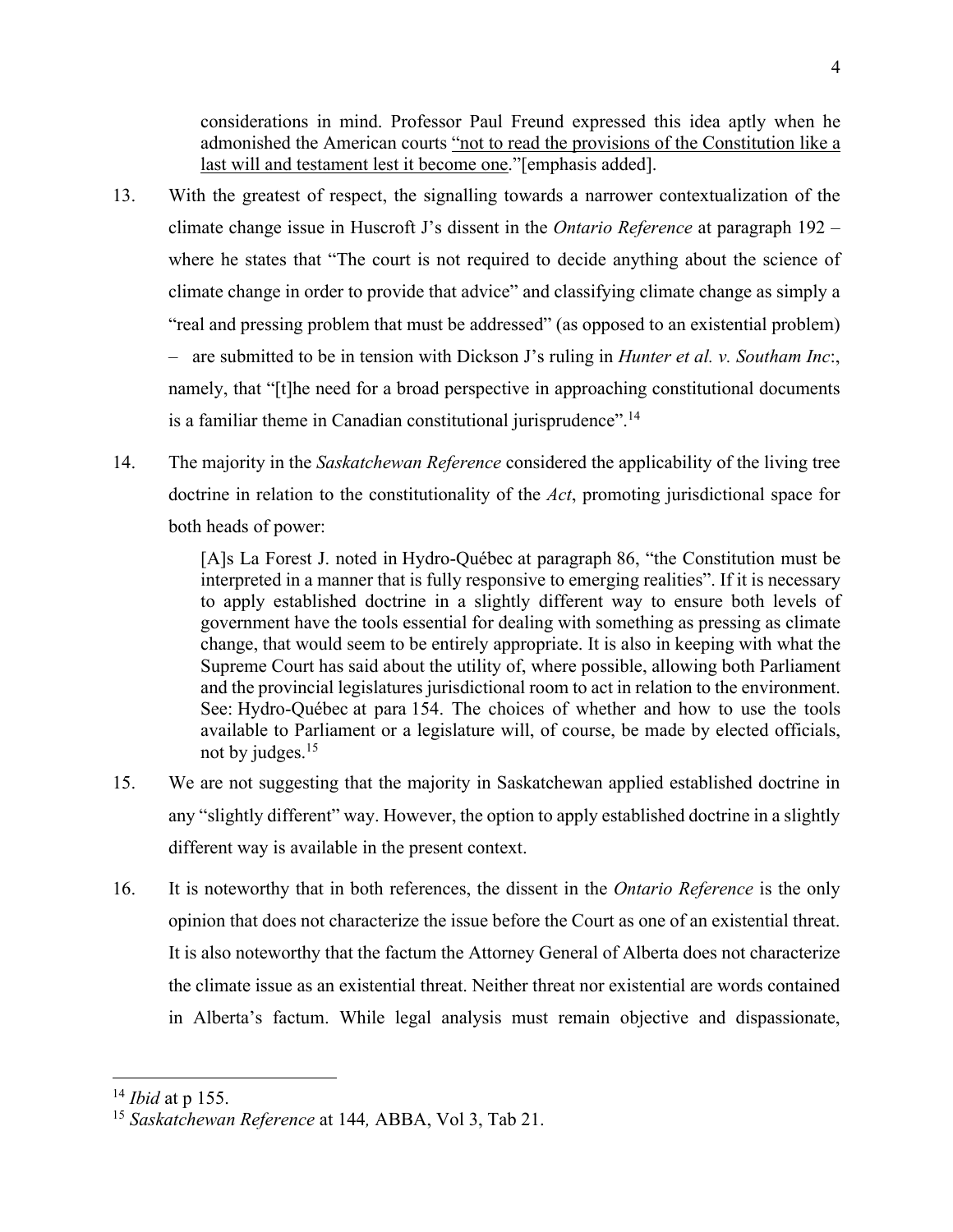minimizing the gravity of the situation will also not assist in characterizing the pith and substance of the legislation or in undertaking a contextual POGG analysis.

17. Where a constitutional question relates to an issue of gravity such as climate change, we respectfully submit large and liberal interpretations are not only required by virtue of precedent, but also to avoid characterizations that are disconnected from the acuteness of the issue. For example, the dissent in the *Ontario Reference* suggests that a finding of constitutionality changes the constitutional order and would do so on a permanent basis.16 The unfortunate reality is that nothing is permanent if governments do not act meaningfully in addressing an existential threat.

#### $\mathbf{ii}$ **Precautionary Principle and International Law**

- 18. In summary, the precautionary principle says: "it is better safe than sorry" when it comes to irreversible environmental harms. In the case at hand, the science is confident, and there is little uncertainty of the gravity of the risk of inaction. This provides great impetus for precaution in the Court's consideration of the facts.
- 19. The precautionary principle is described in Principle 15 of the *Rio Declaration17,* which states:

In order to protect the environment, the precautionary approach shall be widely applied by States according to their capabilities. Where there are threats of serious or irreversible damage, lack of full scientific certainty shall not be used as a reason for postponing cost-effective measures to prevent environmental degradation.

20. The SCC in *Castonguay Blasting Ltd. v Ontario (Environment)*, <sup>18</sup> describes the precautionary principle as an emerging principle of international law, and one that "recognizes that since there are inherent limits in being able to determine and predict environmental impacts with scientific certainty, environmental policies must anticipate and prevent environmental degradation".19

<sup>&</sup>lt;sup>16</sup> *Ontario Reference* at 195, ABBA, Vol 3, Tab 20.<br><sup>17</sup> Annex I of the Report of the United Nations Conference on Environment and Development, Rio de Janeiro, 3-14 June 1992, A/CONF.151/26 (Vol. I) (12 August 1992), CJBA, Vol 1, Tab 25.

<sup>18</sup> 2013 SCC 52, 3 SCR 323, CJBA, Vol 1, Tab 3.

<sup>19</sup> *Ibid* at 20, foll'd in *Prospective Appellant v Mudjatik Enterprises Inc*, 2015 SKCA 15; *Morton v Canada (Fisheries and Oceans),* 2015 FC 575 [*Morton*].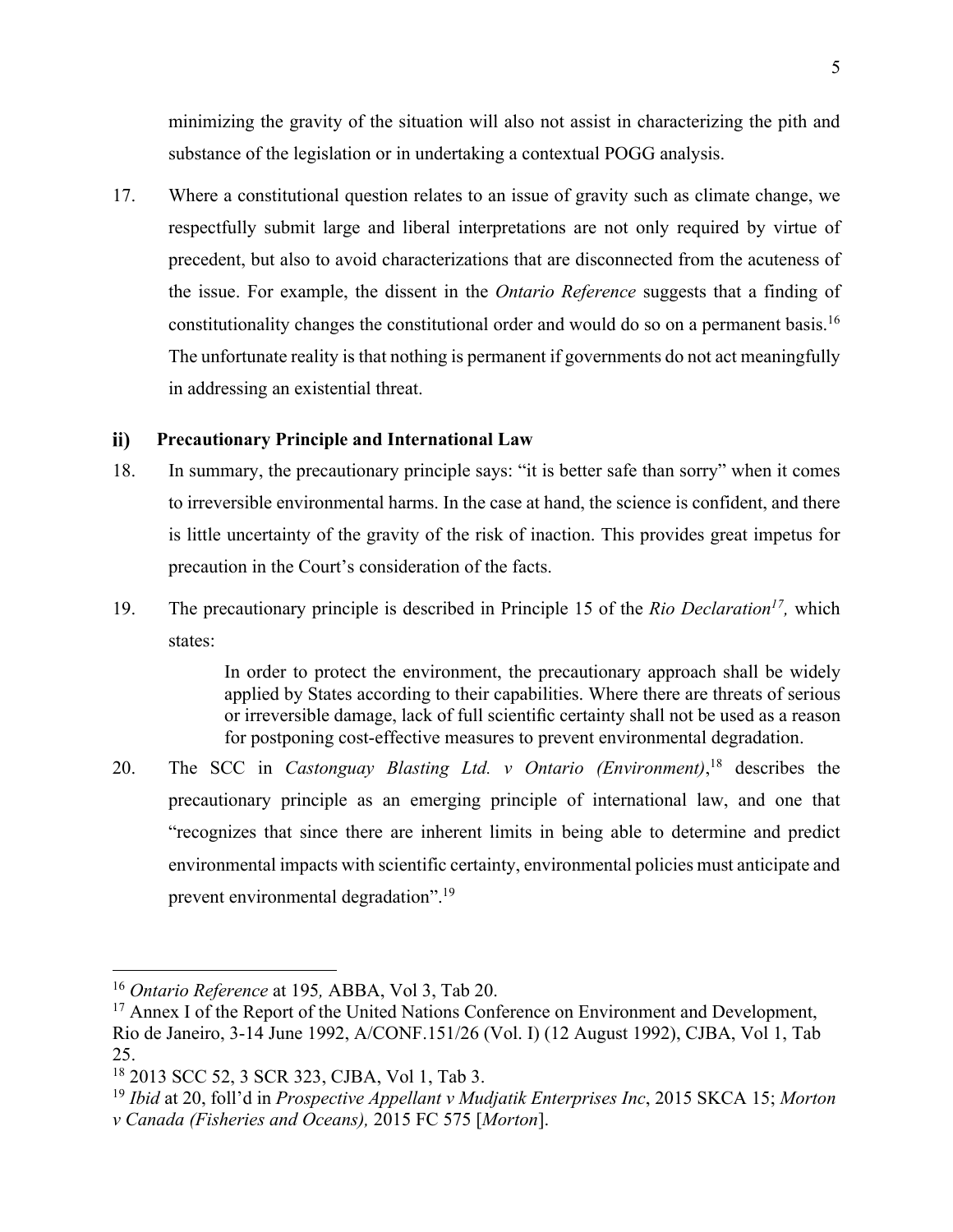21. In 2001, The SCC explored the meaning of the precautionary principle in *114957 Canada Ltée (Spraytech, Société d'arrosage) v Hudson<sup>20</sup>*, a case often cited for the adoption of the precautionary principle and its application as an element of statutory interpretation<sup>21</sup>:

> In order to achieve sustainable development, policies must be based on the precautionary principle. Environmental measures must anticipate, prevent and attack the causes of environmental degradation.

- 22. In *Spraytech*, the SCC empowered the municipality to restrict pesticide use in the absence of scientific certainty of its health risks, noting the bylaw's compliance with international law and policy, and character of preventative action.<sup>22</sup> With respect to the precautionary principle and subsidiarity, the court referenced UN's 1987 report titled, *Our Common Future*: local governments [should be] empowered to exceed, but not to lower, national norms.<sup>23</sup>
- 23. Following the SCC's decision in *R v Hape*, Canadian courts have the power to adopt international law into common law rules.<sup>24</sup> Specifically, the SCC stated:

39 … Absent an express derogation, the courts may look to prohibitive rules of customary international law to aid in the interpretation of Canadian law and the development of the common law.

24. Consistent with the above, the precautionary principle as it relates to environment

protection has been used in judicial reasoning. Also the principle is used by Parliament in

statute, such as section 9(1) of the *Federal Sustainable Development Act*<sup>25,</sup> which states:

Within two years after this Act comes into force and within every three-year period after that, the Minister shall develop, in accordance with this section, a Federal Sustainable Development Strategy based on the precautionary principle.

25. .

<sup>22</sup> *Spraytech* at 32, ABBA, Vol 1, Tab 1*.*

<sup>20</sup> *114957 Canada Ltée (Spraytech, Société d'arrosage) v Hudson (Town)*, 2001 SCC 40 at para 31, 2 SCR 241 [*Spraytech*], foll'd *Morton,* ABBA, Vol 1, Tab 1*.*

<sup>21</sup> *Newfoundland and Labrador (Environment and Climate Change) v Atlantic Salmon* 

*Federation (Canada),* 2018 NLCA 53 at 304 [*Atlantic Salmon*], CJBA, Vol 1, Tab 10.

<sup>23</sup> *Spraytech* at 32, ABBA, Vol 1, Tab 1. 24 *R v Hape*, 2007 SCC 26 at paras 35-39, 2 SCR 292, CJBA, Vol 1, Tab 13, foll'd *Bulmer v Nissan Motor Co., Ltd.*, 2017 SKCA 19.

<sup>25</sup> *Federal Sustainable Development Act*, SC 2008, c 33, s 9(1), CJBA, Vol 1, Tab 23. We note that Climate change more generally, as well as carbon pricing more specifically, is part of Canada's Federal Sustainable Development Strategy. See e.g. Environment and Climate Change Canada, *Achieving a Sustainable Future,* Cat. No.: En4-136/2019E-1-PDF (Gatineau: ECCC, 2019), online: < https://www.fsds-sfdd.ca/downloads/FSDS\_2019-2022.pdf>.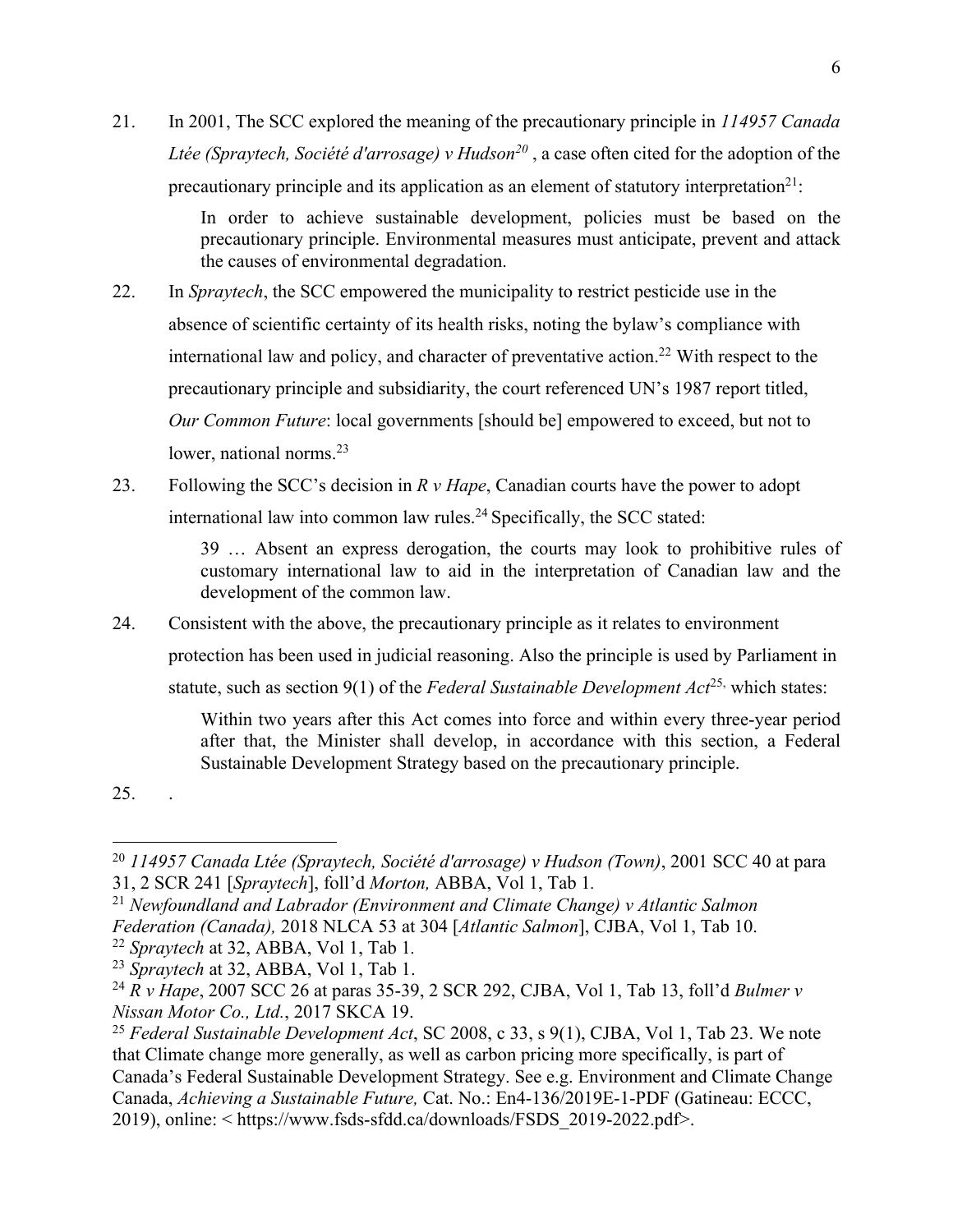7

- 26. The precautionary principle is not limited in application to contexts of subsidiarity. The precautionary principle can help inform contextualization or questions concerning causation of future harm as to avoid statutory interpretations that are "emasculated through unduly narrow interpretation".26
- 27. With respect to subsidiarity, or the provincial inability test, we respectfully submit that the issue of Alberta's emissions cannot be viewed narrowly as simply the quantity and associated impacts of the GHG emissions coming from Alberta. In order for the world to bring its emissions under control, all levels of government across the globe<sup>27</sup> will be required to reduce their emissions and to do so in a relatively coordinated way in order to promote economic stability.<sup>28</sup> As such, a province not only has the potential of having the primary ability to frustrate Canada's ability to reduce emissions in accordance with the Paris Agreement, but also, and perhaps more importantly from a causation perspective, a province's inaction in reducing emissions will have secondary impacts, and Canada's associated inability to meet its NDC, would promote lack of global buy-in to the emissions reduction program. Such is the breeding ground for the existential character of the climate change threat.
- 28. In applying the test for provincial inability discussed in  $R v H y dro-Québec<sup>29</sup>$  to this case as informed by the precautionary principle, the science is clear that GHG emissions pose a "diffuse, persistent, and serious". In view of the primary and secondary impacts of a province failing to contribute to emissions reductions in manner consistent with the Paris Agreement, such failures will result in "grave consequences".<sup>30</sup> With the greatest of respect, the current policies of the Alberta government are anticipated to result in such

<sup>26</sup> *Atlantic Salmon*, *supra* note 21 at 309.

<sup>27</sup> Record of *Climate Justice et al.,* [RCJ] Vol 1, fTab 1*,* Affidavit of Mark Bigland-Pritchard, affirmed November 1, 2019, at para 15. See also "A Collaborative Report from Auditors General" attached to Affidavit of James Emberger at I42 for a summary of what might be described as lack of cohesive strategies between provinces.

<sup>28</sup> [RCJ] Vol 2, Tab 3*,* Affidavit of Dr. David D. Maenz, affirmed November 1, 2019, at paras 11-15.

<sup>29</sup> 3 SCR 213, 1997 CanLII 318 (SCC) [*Hydro-Quebec*], ABBA, Vol 2, Tab 13, foll'd *Groupe Maison Candiac Inc. v Canada (Attorney General)*, 2018 FC 643.

<sup>30</sup> *Hydro-Quebec* at 76, ABBA, Vol 2, Tab 13. See also James Hanes, "Climate Change in a Nutshell: The Gathering Storm", attached in Exhibit "L" of Affidavit of Glenn A. Wright, at RCJ, *.*Vol 2, I343.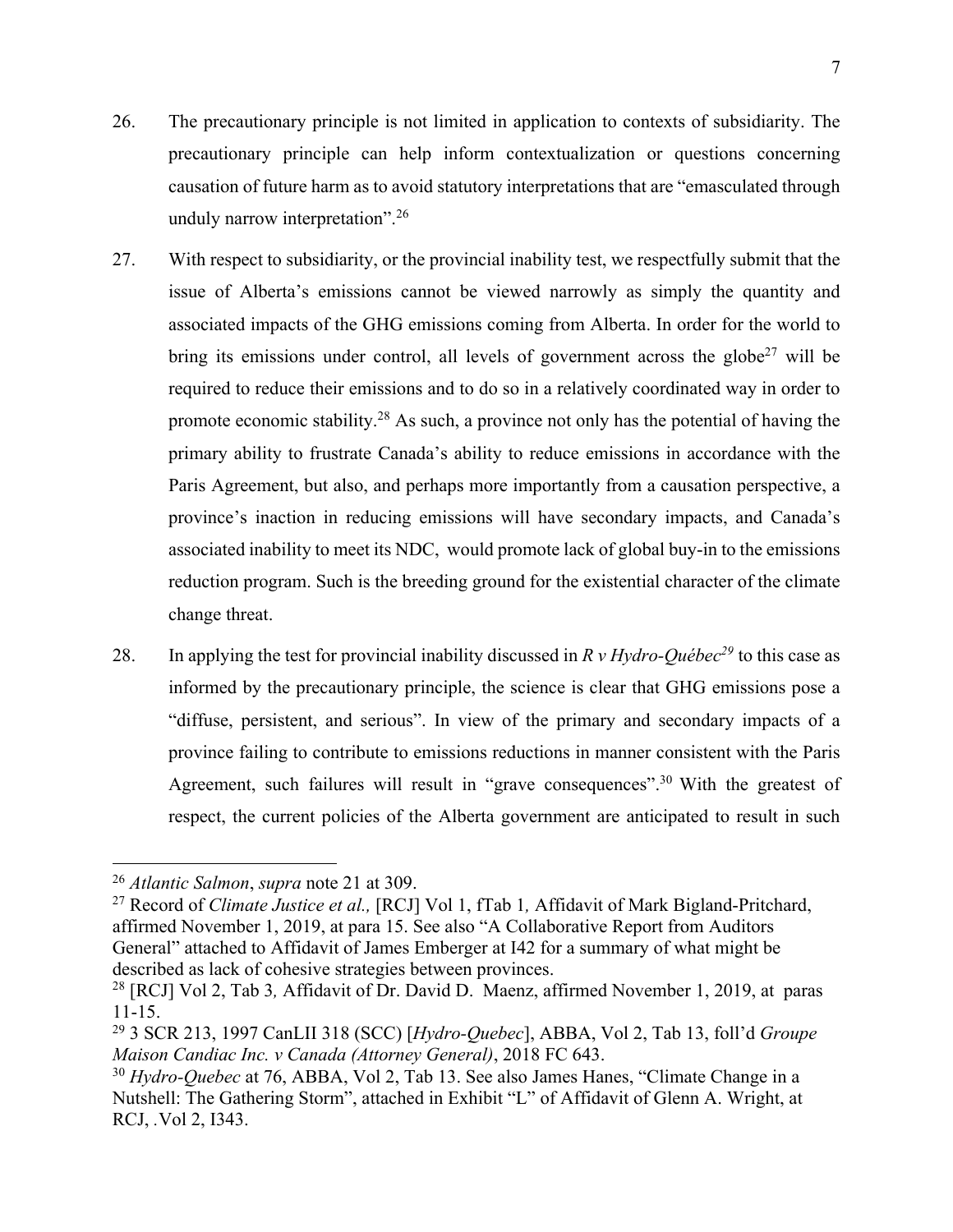failures. The standards offered by the *Act* in such a case as this one, are indeed, minimal, but necessary.

29. We therefore ask the Court to consider applying the precautionary principle in their constitutional analysis.

#### **Section 7 of the Charter** iii)

- 30. What if Parliament is *compelled* to act in relation to mitigating climate change? If the federal government is obliged, either in tort law, or by virtue of an obligation pursuant to section 7 of the *Charter,* how, if at all, would that obligation impact on question of constitutional validity of the *Act*? This question need not necessarily be answered in this reference, but we respectfully submit that it is important to recognize and acknowledge that i) government inaction on climate change is justiciable, and ii) that if a finding is made that the *Act* is *ultra vires* Parliament, this could place the federal government in an impossible position where they are both liable for lack of climate action and unable to address climate action through carbon pricing, which from an academic perspective is undisputedly the most cost effective and practical means of addressing this issue.
- 31. Pursuant to section 7 of the *Charter*: Everyone has the right to life, liberty and security of the person and the right not to be deprived thereof except in accordance with the principles of fundamental justice. 31
- 32. In 2002, the SCC in *Gosselin v Québec (Attorney General)32*, foreshadowed the potential dimensions of section 7 of the *Charter*. The dominant strand of jurisprudence on section 7 safeguards against certain kinds of deprivation of life, liberty and security of the person in relation to an individual's interaction with the justice system and its administration.<sup>33</sup> In *Gosselin*, the majority held that this strand of jurisprudence is not exhaustive of the scope of section 7, and that section 7 can be implicated in a variety of circumstances.<sup>34</sup> The Court, citing the living tree doctrine, explained that the scope of section 7 remains unanswered:

79 … The meaning of the administration of justice, and more broadly the meaning of s. 7, should be allowed to develop incrementally, as heretofore unforeseen issues arise for consideration. The issue here is not whether the administration of justice is

<sup>31</sup> *Charter, supra* note 4.

<sup>32 [2002] 4</sup> SCR 429, 2002 SCC 84, CJBA, Vol 1, Tab 7.

<sup>33</sup> *Ibid* at 77.

<sup>34</sup> *Ibid* at 78.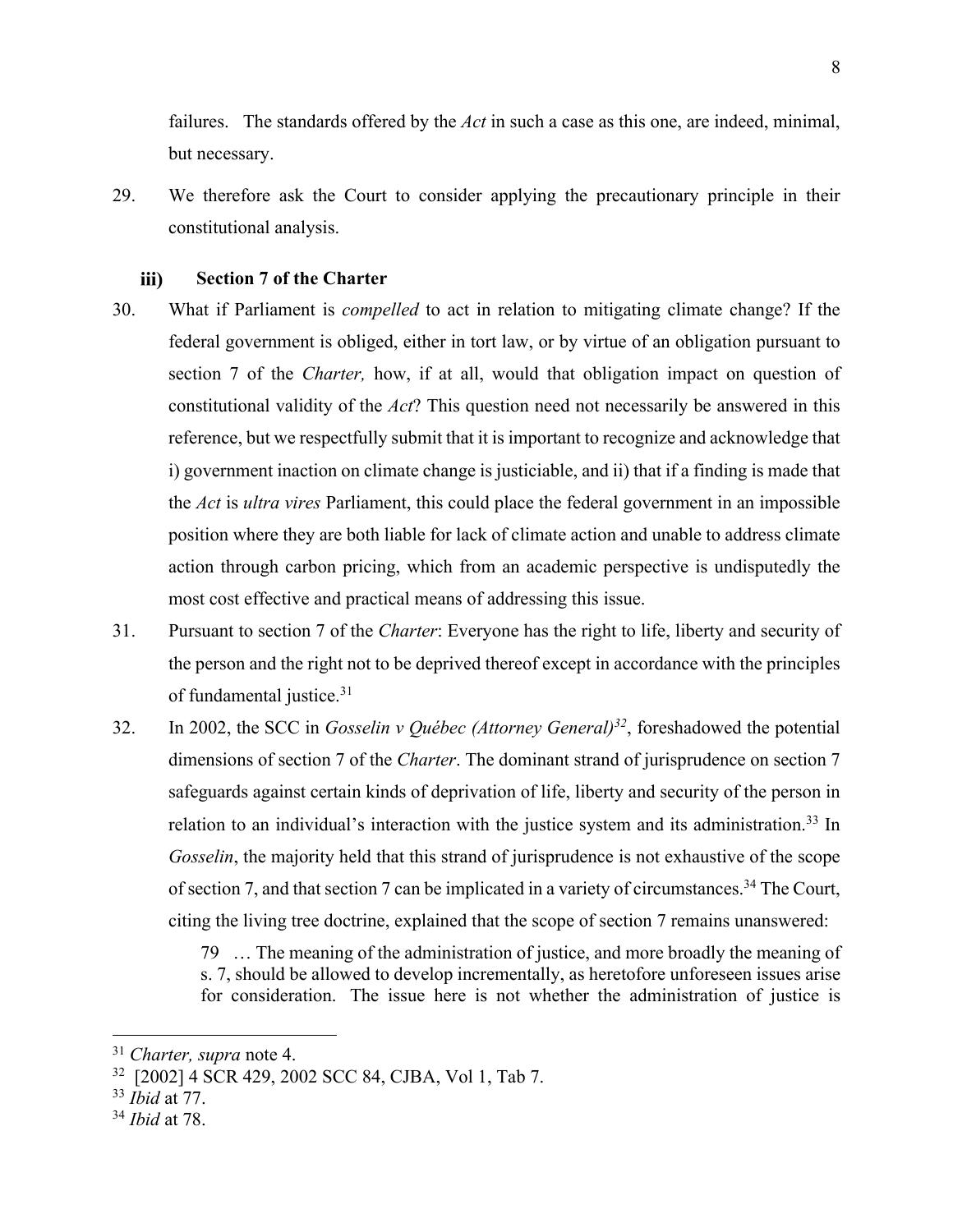implicated — plainly it is not — but whether the Court ought to apply s. 7 despite this fact.

80 Can s. 7 apply to protect rights or interests wholly unconnected to the administration of justice? The question remains unanswered. …

81 Even if s. 7 could be read to encompass economic rights, a further hurdle emerges. Section 7 speaks of the right not to be deprived of life, liberty and security of the person, except in accordance with the principles of fundamental justice. Nothing in the jurisprudence thus far suggests that s. 7 places a positive obligation on the state to ensure that each person enjoys life, liberty or security of the person. Rather, s. 7 has been interpreted as restricting the state's ability to deprive people of these. Such a deprivation does not exist in the case at bar.

82 One day s. 7 may be interpreted to include positive obligations. To evoke Lord Sankey's celebrated phrase in Edwards v. Attorney-General for Canada, 1929 CanLII 438 (UK JCPC), [1930] A.C. 124 (P.C.), at p. 136, the Canadian Charter must be viewed as "a living tree capable of growth and expansion within its natural limits": … It would be a mistake to regard s. 7 as frozen, or its content as having been exhaustively defined in previous cases. In this connection, LeBel J.'s words in Blencoe, supra, at para. 188 are apposite:

We must remember though that s. 7 expresses some of the basic values of the Charter. It is certainly true that we must avoid collapsing the contents of the Charter and perhaps of Canadian law into a flexible and complex provision like s. 7. But its importance is such for the definition of substantive and procedural guarantees in Canadian law that it would be dangerous to freeze the development of this part of the law. The full impact of s. 7 will remain difficult to foresee and assess for a long while yet. Our Court should be alive to the need to safeguard a degree of flexibility in the interpretation and evolution of s. 7 of the Charter.

- 33. Since `*,* the justiciability of section 7 in the context of governmental exercise of power in relation to climate change was confirmed in, *Environnement Jeunesse c. Procureur général du Canada,*<sup>35</sup> (*Environnement Jeunesse*) a decision by the Québec Superior Court in 2019.
- 34. The class action in *Environnement Jeunesse* was ultimately dismissed for the claimant's failure to articulate an identifiable class. However, as noted above, the applicant's claim for section 7 relief was found to be justiciable at the certification stage.
- 35. In coming to this conclusion, the Court in *Environnement Jeunesse* referenced SCC authority instructing that courts should not decline to adjudicate a subject matter only

<sup>35</sup> 2019 QCCS 2885 at 60, 71, CJBA, Vol 1, Tab 6.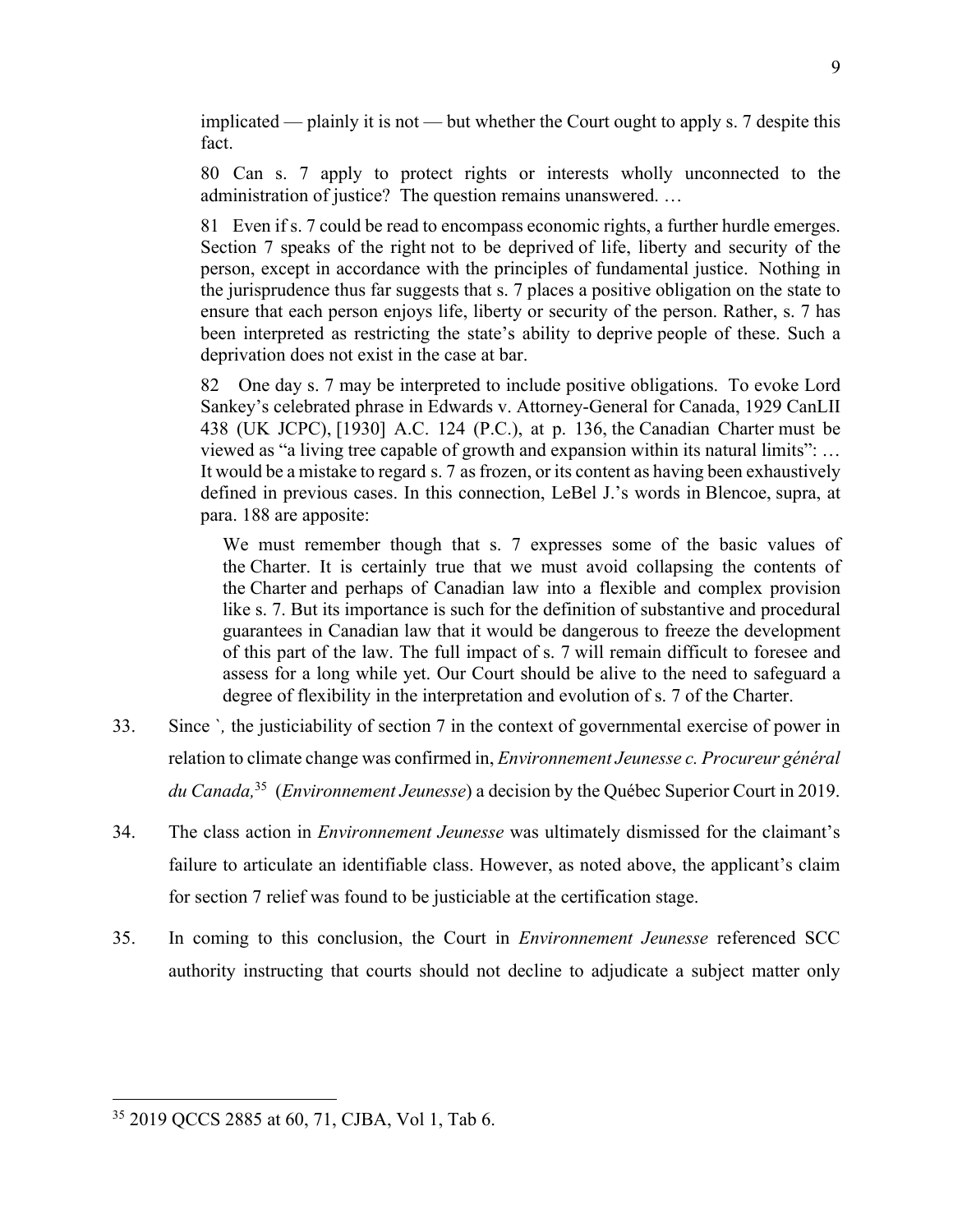because of its political context.<sup>36</sup> Rather, all government power must be exercised in accordance with the Constitution. 37

- 36. Similarly, in *Turp v Canada (Justice)*38, the Government of Canada's decision to withdraw from the Kyoto Protocol was not justiciable, absent a *Charter* challenge.39
- 37. It is our position that the right to a climactic system capable of sustaining life is the right to life enshrined in section 7 of the *Charter*. Without a right to life supported by a predictable climatic system, our other rights, privileges, and powers, including those enumerated in 92A of the *Constitution*, endure little utility. On this point, Judge Ann Aiken of the District Court Judge of the State of Oregon *Juliana v USA et al.40*, described the importance of a climatic foundation in relation to other rights:

In determining whether a right is fundamental, courts must exercise "reasoned judgment," keeping in mind that "[h]istoty and tradition guide and discipline this inquiry but do not set its outer boundaries." Id. The genius of the Constitution is that its text allows "future generations [to] protect ... the right of all persons to enjoy liberty as we learn its meaning." Id.

Often, an unenumerated fundamental right draws on more than one Constitutional source. The idea is that certain rights may be necessary to enable the exercise of other rights, whether enumerated or unenumerated.

Exercising my "reasoned judgment," id at 2598, I have no doubt that the right to a climate system capable of sustaining human life is fundamental to a free and ordered society. Just as marriage is the "foundation of the family," a stable climate system is quite literally the foundation "of society, without which there would be neither civilization nor progress." [emphasis added]

38. "All law is about line drawing"41. It is our respectful submission that the line drawing process in this case is unclear. The line drawing process is complexified in the context of powers being divided vertically between provinces and the federal government, and then

<sup>36</sup> *Operation Dismantle v The Queen*, [1985] 1 SCR 441, 1985 CanLII 74 (SCC) at paras 55 – 67, CJBA, Vol 1, Tab 11.

<sup>37</sup> *Canada (Prime Minister) v Khadr*, [2010] 1 SCR 44, 2010 SCC 3 at para 36 and 37, CJBA, Vol 1, Tab 2.

<sup>38</sup> 2012 FC 893, CJBA, Vol 1, Tab 19.

<sup>39</sup> *Ibid* at 18.

<sup>40</sup> Case No. 6:15-cv-01517-TC (November 10, 2016) at 31 to 32, CJBA, Vol 1, Tab 9. See also James Hansen, "Declaration of Dr. James E Hanson in Support of Plaintiffs' Complaint for Declaratory and Injunctive Relief", Affidavit for *Kelsey Cascadia Rose Juliana, Xiuhtezcatl Tonatiuh M. et al. v United States, Barack Obama et al.* at Tab 28. 41 *R v Hajar,* <sup>2016</sup> ABCA <sup>222</sup> at para 96, CJBA, Vol 1, Tab 12.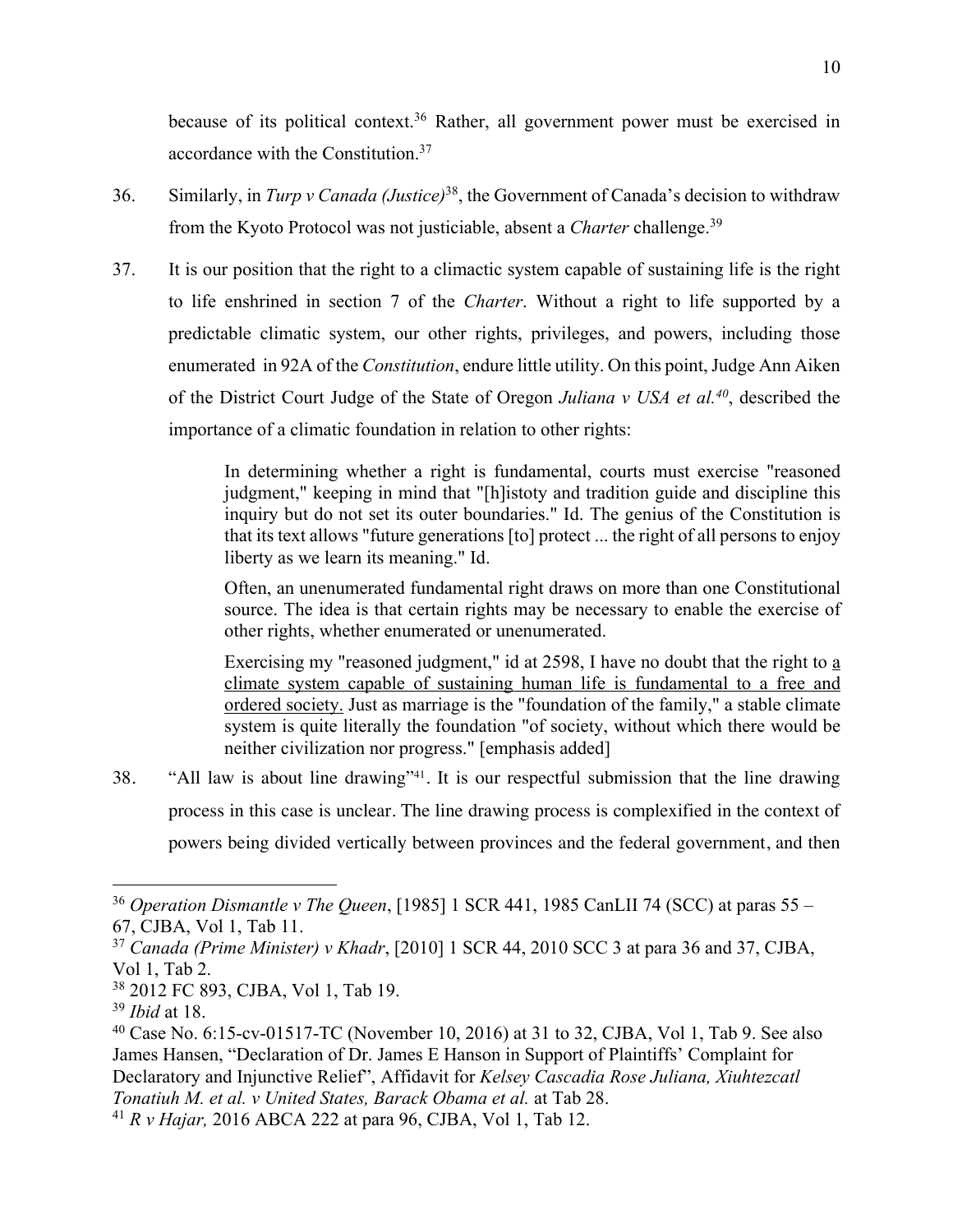again horizontally between the both levels of government and those protected by the *Charter*.

39. Just as the *Canada Health Act*, an act promoting the health of Canadians, maintains minimum standards and consistent levels of coverage across the country for health care through financial levers, so too does the *Act* for mitigation of climate pollution. In *Chaoulli v. Quebec (Attorney General)42*, in a concurring judgment of three members of the SCC, it was opined that preventing access to health engages and violates section 7 of the *Charter*:

> In sum, the prohibition on obtaining private health insurance, while it might be constitutional in circumstances where health care services are reasonable as to both quality and timeliness, is not constitutional where the public system fails to deliver reasonable services. Life, liberty and security of the person must prevail. To paraphrase Dickson C.J. in *Morgentaler*, at p. 73, if the government chooses to act, it must do so properly. $43$

40. The affidavits submitted by Climate Justice *et al.,* as well as Canada's record, all demonstrate that the findings of climate science are clear: the world faces an urgent problem of a magnitude which it is difficult to exaggerate. If ever there was a context to develop and expand the interpretation and application of section 7, we respectfully submit that it will be in the context of climate change. The extent to which any jurisdiction's emissions contribute to the problem is of vital importance, because the world needs to get to net zero by about mid-century, preferably earlier. No jurisdiction may be considered so much of a special case that it be able to avoid taking responsibility - not Canada, not Alberta, not Ontario, not Quebec, not Beijing, not Shanghai, not anyone. Everyone including Alberta - needs to be planning for net zero within a few decades.

#### $iv)$ **International Trends and Obligations**

41. In the recent case *Saskatchewan Federation of Labour v Saskatchewan44* (*SFL*) involving the relationship of international law and the *Charter*, the SCC reinforced jurisprudential history that when interpreting and applying words in our *Charter*, we must be guided by international law and look to similar words being given a meaning at least equal to that of international law. As stated by the Supreme Court of Canada in *SFL*:

<sup>42</sup> [2005] 1 SCR 791, 2005 SCC 35, CJBA, Vol 1, Tab 4.

<sup>43</sup> *Ibid* at 158.

<sup>44</sup> *Saskatchewan Federation of Labour v Saskatchewan,* 2015 SCC 4 at paras 64-67, 1 SCR 245, CJBA, Vol 1, Tab 18.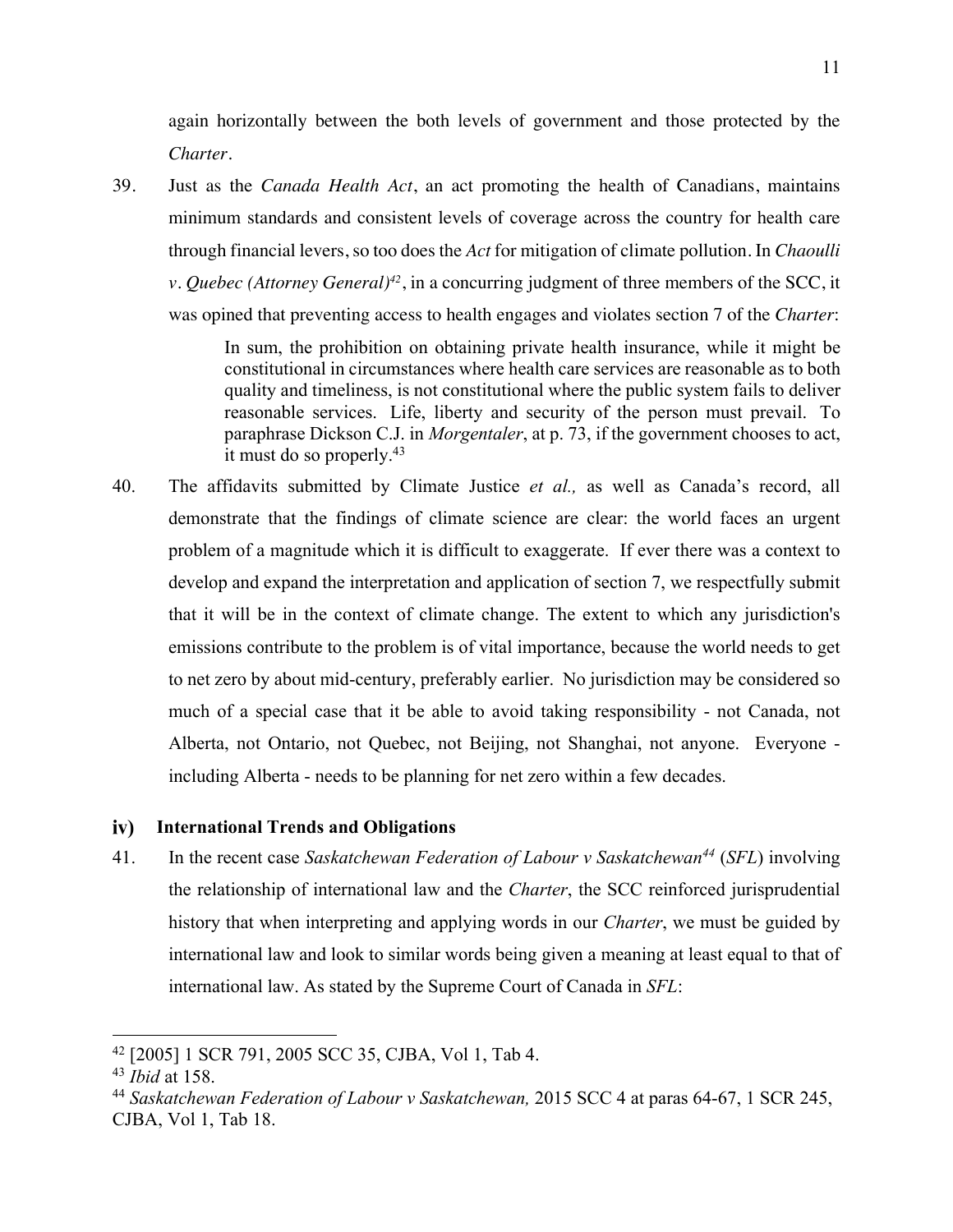[64] LeBel J. confirmed in R. v. Hape, [2007] 2 S.C.R. 292, that in interpreting the Charter, the Court "has sought to ensure consistency between its interpretation of the Charter, on the one hand, and Canada's international obligations and the relevant principles of international law, on the other": para. 55. And this Court reaffirmed in Divito v. Canada (Public Safety and Emergency Preparedness); [2013] 3 S.C.R. 157, at para. 23, "the Charter should be presumed to provide at least as great a level of protection as is found in the international human rights documents that Canada has ratified".

42. Canada is a signatory to the *International Covenant on Civil and Political Rights*  ("*ICCPR*"). In 2018, the UN Human Rights Committee, gave following opinion regarding the meaning of the "right to life"45contained in article 6.1 of the *ICCPR*:

> 2. Article 6 recognizes and protects the right to life of all human beings. It is the supreme right from which no derogation is permitted even in situations of armed conflict and other public emergencies which threatens the life of the nation. The right to life has crucial importance both for individuals and for society as a whole. It is most precious for its own sake as a right that inheres in every human being, but it also constitutes a fundamental right whose effective protection is the prerequisite for the enjoyment of all other human rights and whose content can be informed by other human rights.

> 3.The right to life is a right which should not be interpreted narrowly. It concerns the entitlement of individuals to be free from acts and omissions that are intended or may be expected to cause their unnatural or premature death, as well as to enjoy a life with dignity. Article 6 guarantees this right for all human beings, without distinction of any kind, including for persons suspected or convicted of even the most serious crimes. 4. Paragraph 1 of article 6 of the Covenant provides that no one shall be arbitrarily deprived of his life and that the right shall be protected by law. It lays the foundation for the obligation of States parties to respect and to ensure the right to life, to give effect to it through legislative and other measures, and to provide effective remedies and reparation to all victims of violations of the right to life… 25. The duty to take positive measures to protect the right to life derives from the general duty to ensure the rights recognized in the Covenant… States parties are thus under a due diligence obligation to undertake reasonable positive measures, which do not impose on them disproportionate burdens, in response to reasonably foreseeable threats to life originating from private persons and entities, whose conduct is not attributable to the State…

65. Environmental degradation, climate change and unsustainable development constitute some of the most pressing and serious threats to the ability of present and future generations to enjoy the right to life. Obligations of States parties under international environmental law should thus inform the contents of article 6 of the Covenant, and the obligation of States parties to respect and ensure the right to life

<sup>&</sup>lt;sup>45</sup> General comment No. 36 (2018) on article 6 of the International Covenant on Civil and Political Rights, on the right to life, UN Human Rights Committee OR, 124th Sess, CCPR/C/GC/36 (2018), CJBA, Vol 1, Tab 26.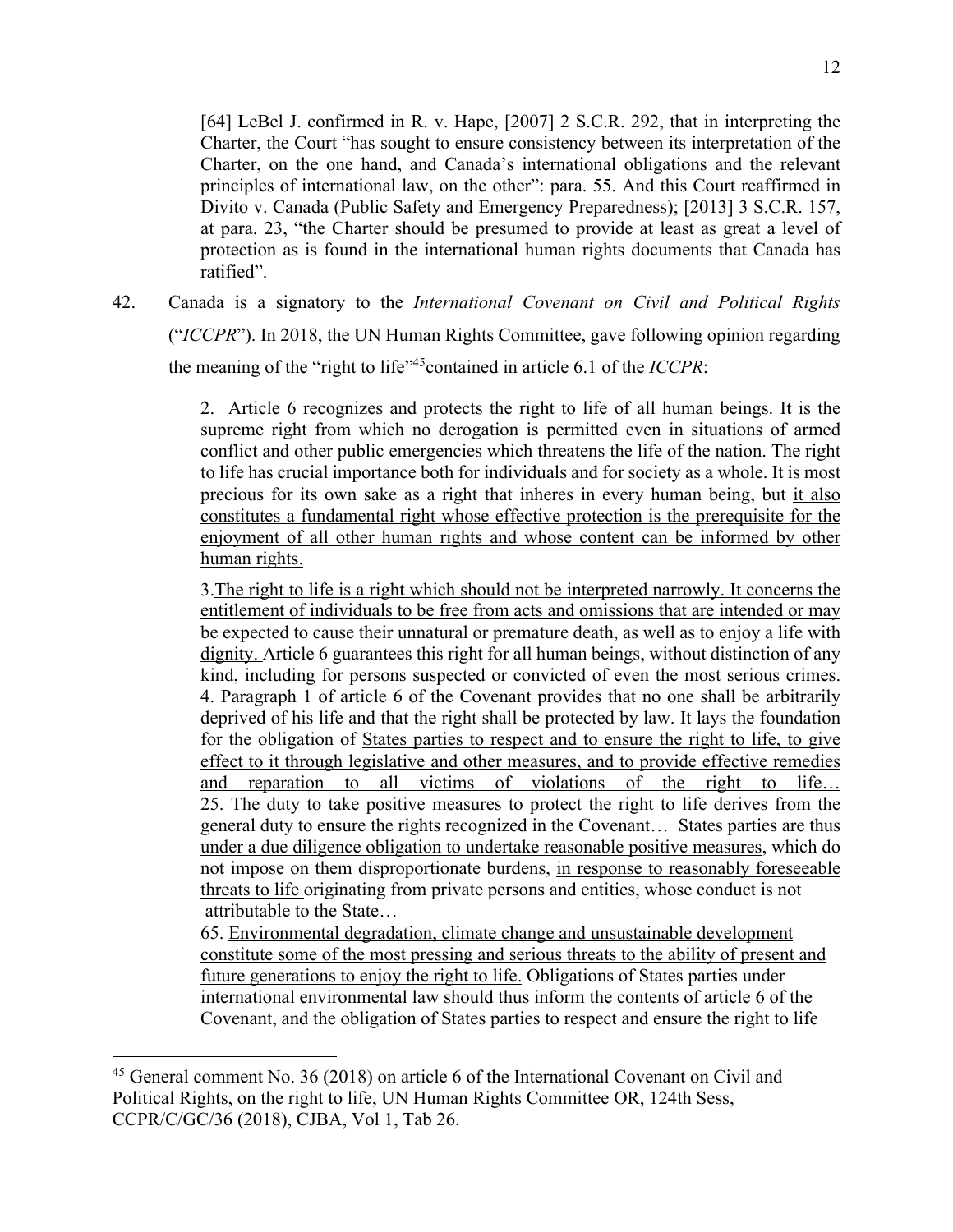should also inform their relevant obligations under international environmental law. Implementation of the obligation to respect and ensure the right to life, and in particular life with dignity, depends, inter alia, on measures taken by States parties to preserve the environment and protect it against harm, pollution and climate change caused by public and private actors. States parties should therefore ensure sustainable use of natural resources, develop and implement substantive environmental standards, conduct environmental impact assessments and consult with relevant States about activities likely to have a significant impact on the environment, provide notification to other States concerned about natural disasters and emergencies and cooperate with them, provide appropriate access to information on environmental hazards and pay due regard to the precautionary approach. [emphasis added]

- 43. Courts around the world are recognizing that citizens including future generations have the right to life which support explicitly the submissions stated above and herein regarding the legal obligations on all governments to act to mitigate the causes and effects of climate change, including the reduction and elimination of GHG emissions. Reflective of this jurisprudential trend appear in courts in the Ukraine, South America, Australia, the Philippines, and the Netherlands.
- 44. In a 2018 decision by Colombia's Supreme Court of Justice<sup>46</sup>, the plaintiffs, consisting of a group of 25 children, youth, and young adults, petitioned the state to protect their right to a healthy environment. The Court acceded to their claim, ordering *inter alia*, the Presidency of the Republic, as well as various other ministers:

to formulate in the five (5) following months from today's notice, with the active participation of the plaintiffs, affected communities, scientific organizations or environmental research groups, and interested population in general, the construction of an "**intergenerational pact for the life of the Colombian Amazon – PIVAC**," to adopt measures aimed at reducing deforestation to zero and greenhouse gas emissions, and has national, regional and local implementation strategies of a preventative, mandatory, corrective, and pedagogical nature, directed towards climate change adaptation. (original emphasis). 47

45. In coming to this decision, the court referenced the works of James E. Hansen, whose works are also offered in this reference:

<https://observatoriop10.cepal.org/sites/default/files/documents/stc4360-2018.pdf> with excepts translated by Dejusticia available at: <https://www.dejusticia.org/en/climate-change-and-futuregenerations-lawsuit-in-colombia-key-excerpts-from-the-supreme-courts-decision/>, CJBA, Vol 1, Tab 21.

<sup>46</sup> STC4360-2018 de la Corte Suprema de Justicia, Sala de Casacion Civil, Bagota D.C, M.P. Luis Armando Tolosa Villabona, April 05, 2018; available online:

<sup>47</sup> *Ibid* at 45.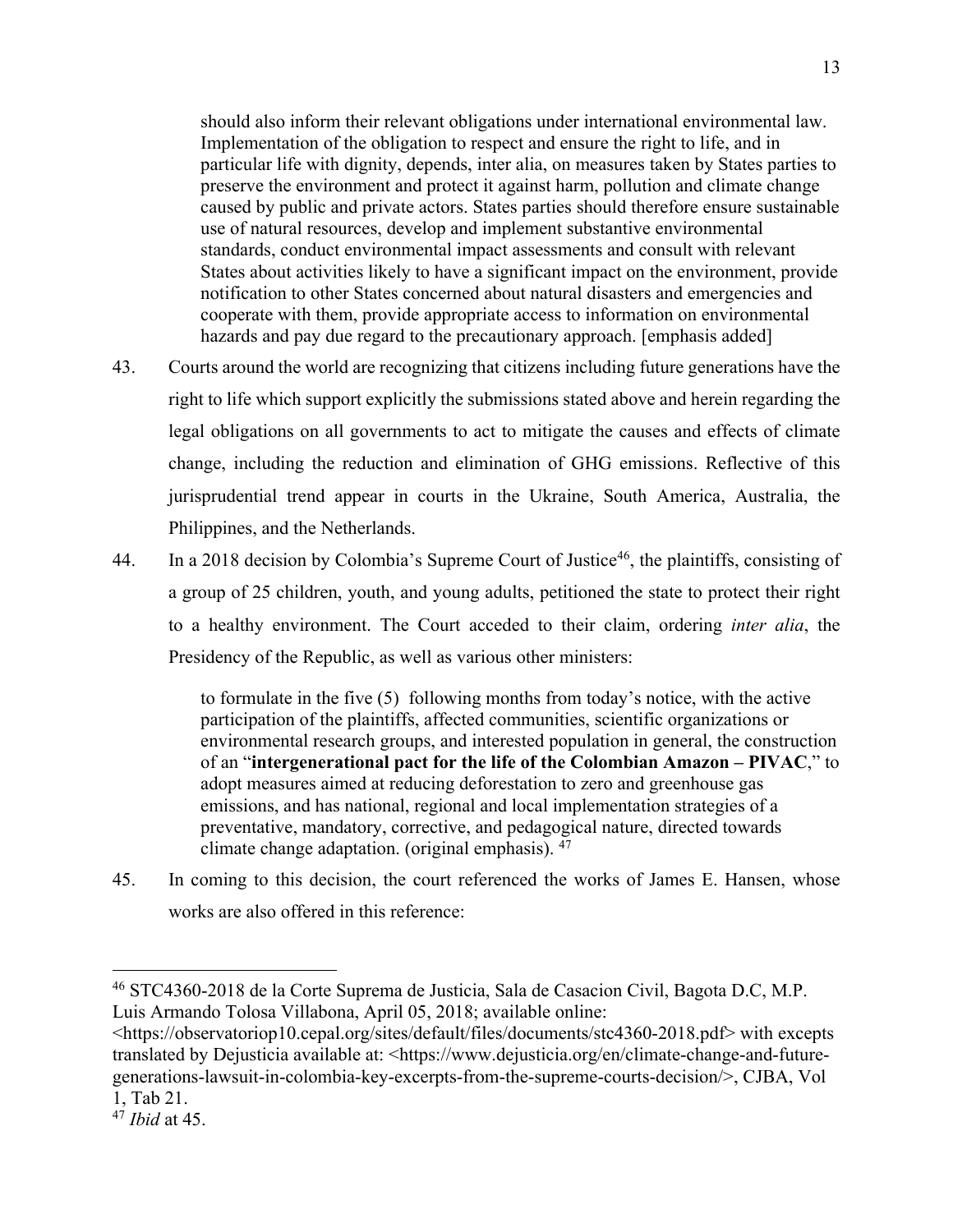While we are late in acting with purpose to arrest global warming, the precautionary principle still counsels us to act now to avert calamitous climate change before every last detail is fully known (or fully appreciated). Similarly, while sea level rise and ocean acidification derived from deforestation-induced regional and global warming conflicts with the fundamental rights and interests of the present generation, it will impact and thus violate the rights of future generations more severely still.

Accordingly, the principle of intergenerational equity compels action without further delay so as not to burden disproportionately young persons and future generations. As well, the principles of solidarity, participation, and the best interest of children counsel consideration of interests retained by persons beyond those wielding present political authority. Considered interests, as well, must not be limited to those within the specific region of this Court's usual jurisdiction. Neither should they be limited to those of the present generation. <sup>48</sup>

46. The Court, offered the following insights concerning the right to life:

p. 13 … By virtue of what has been said, it can be preached, that the fundamental rights of life, health, the minimum subsistence, freedom, and human dignity are substantially linked and determined by the environment and the ecosystem. Without a healthy environment, subjects of law and sentient beings in general will not be able to survive, much less protect those rights, for our children or for future generations. Neither can the existence of the family, society or the state itself be guaranteed.

… pg. 18 … 5.3 The environmental rights of future generations are based on the (i) ethical duty of the solidarity of the species and (ii) on the intrinsic value of nature.

…p.20 The first is explained by the fact that natural resources are shared by all inhabitants of Planet Earth, and by their descendants or future generations who do not yet have a physical hold of them, but who are tributaries, recipients, and owners of them, even if they, in a contradictory way, are increasingly insufficient and limited. Thus, without an equitable and prudent approach to consumption, the future of humankind may be compromised due to the scarcity of essential life resources. In this way, solidarity and environmentalism are "related until they become the same. The second transcends the anthropocentric perspective, and focuses on "ecocentricanthropic" criteria, which places the human being on par with the environmental ecosystem, whose purpose is to avoid arrogant, dismissive, and irresponsible treatment of the environmental resources, and its entire context, to satisfy materialistic ends, without any protectionist or conservationist respect…

…p. 21… 11.3 The previous reality, in addition to transgressing the regulations pertaining to the Environmental Charter of the country, and the international instruments that make up the global ecological public order, constitutes a serious ignorance of the obligations acquired by the State in the Framework Convention on Climate Change of Paris 2015…

<sup>48</sup> *Ibid* at 4-5. See *Gloucester Resources Limited v Minister for Planning,* [2019] NSWLEC 7, at paras 452-454, 485, 488, 498, 515, 518, 523, 533, 638, 669, 688, and 699, CJBA, Vol 1, Tab 20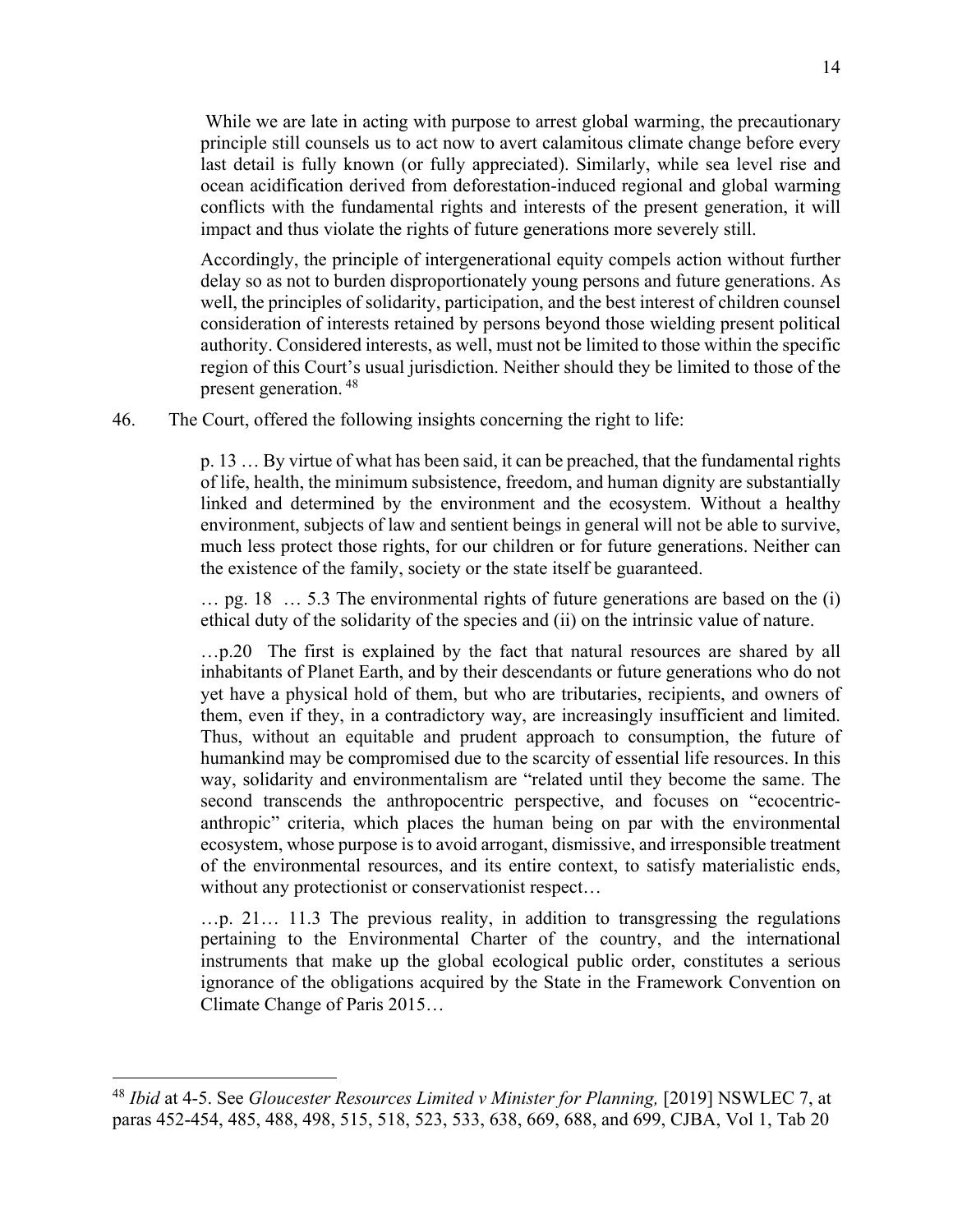12. Therefore, the excessive intensification of this problem is evident, showing the ineffectiveness of governmental measures adopted to confront this, and, from that perspective, granting the protection for the breach of fundamental guarantees to water, air, a dignified life, health, among others in connection with the environment.

13. It is clear that despite several international commitments, legislation, and jurisprudence on the subject, the Colombian State has not efficiently tackled the problem of deforestation in the Amazon.49

47. In 2019, a decision by the New South Wales Environment Court in *Gloucester Resources Limited v Minister for Planning,* <sup>50</sup> denied the development of a new coal mine. The mine was described as being sought to be built at the "wrong time" because of the following:

> [T]he GHG emissions of the coal mine and its coal product will increase global total concentrations of GHGs at a time when what is now urgently needed, in order to meet generally agreed climate targets, is a rapid and deep decrease in GHG emissions. These dire consequences should be avoided. The Project should be refused."51

48. These decisions provide examples of judicial fact finding in relation to climate change that accords with the scientific reality and consensus on the issue.

# **PART 5 – RELIEF SOUGHT**

49. Climate Justice *et al.* seeks the Court's opinion that the entire *Act* is validly enacted under Parliament's power to pass laws for the peace, order, and good government of Canada to address a matter of national concern, namely establishing minimum national standards that are integral to reducing Canada's nationwide GHG emissions.

# **ALL OF WHICH IS RESPECFULLY SUBMITTED**

# **Dated this 4th day of November, 2019.**

Jonathan Stockdale Counsel for Climate Justice *et al.*

<sup>49</sup> *Ibid* at 13, 18, 20, and 21.

<sup>50</sup> [2019] NSWLEC 7 Vol 1 at Tab 20.

<sup>51</sup> *Ibid* at 699. See also, para.452 -454;485;488;498;515;518;523;533;638;669; and 688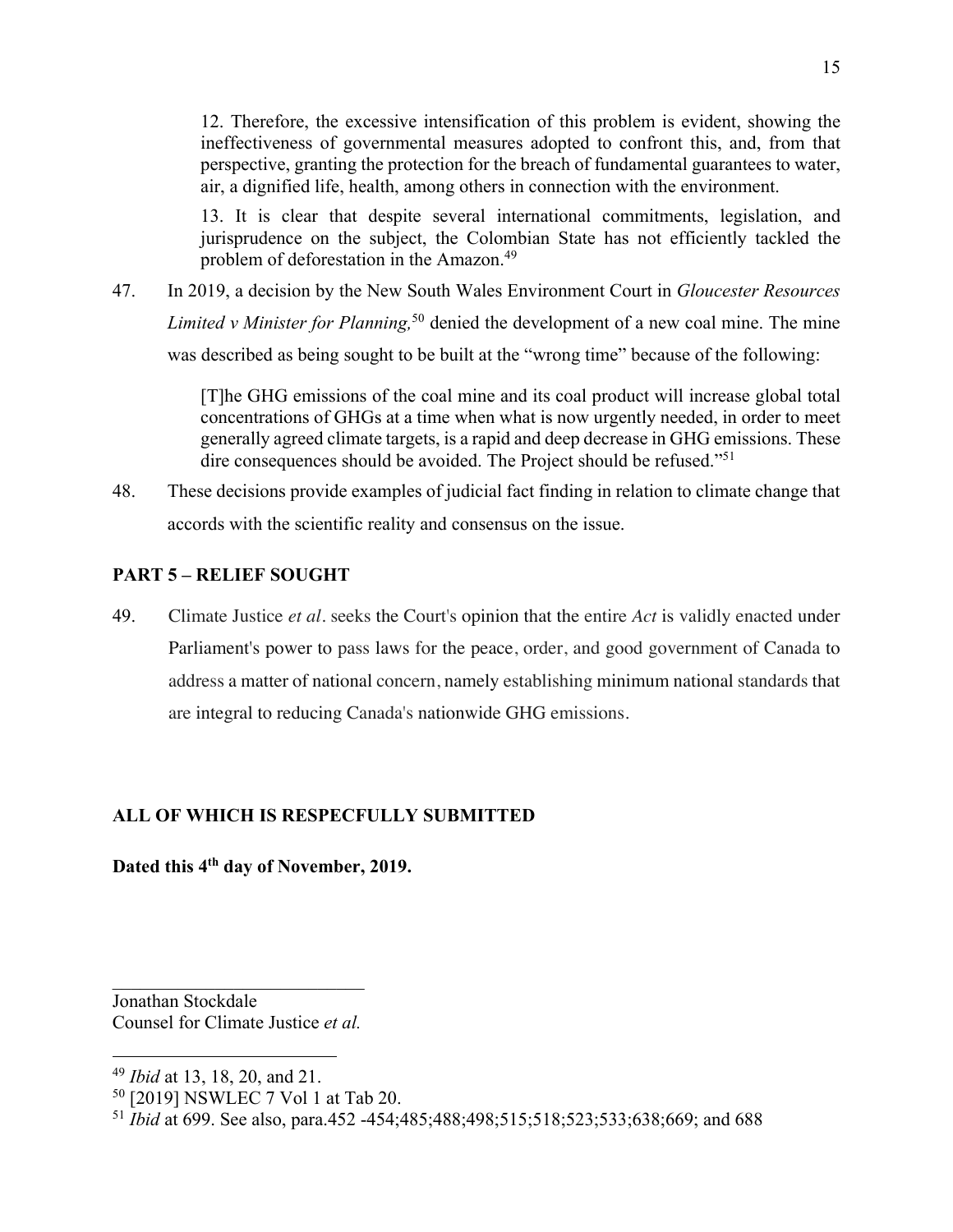# **TABLE OF AUTHORITIES OF CLIMATE JUSTICE, ET AL.**

# **Case Law**

| 1.  | 114957 Canada Ltée (Spraytech, Société d'arrosage) v Hudson (Town), 2001 SCC 40                                   |
|-----|-------------------------------------------------------------------------------------------------------------------|
| 2.  | Canada (Prime Minister) v Khadr, [2010] 1 SCR 44, 2010 SCC 3                                                      |
| 3.  | Castonguay Blasting Ltd. v Ontario (Environment), 2013 SCC 52, 3 SCR 323                                          |
| 4.  | Chaoulli v Quebec (Attorney General), [2005] 1 SCR 791, 2005 SCC 35                                               |
| 5.  | Edwards v Canada (Attorney General) [1930] AC 124, [1930] 1 DLR 98                                                |
| 6.  | Environnement Jeunesse c. Procureur général du Canada, 2019 QCCS 2885.                                            |
| 7.  | Gosselin v Québec (Attorney General), [2002] 4 SCR 429, 2002 SCC 84                                               |
| 8.  | Hunter et al. v. Southam Inc., [1984] 2 SCR 145, 11 DLR (4th) 641                                                 |
| 9.  | Juliana v USA et al., Case No. 6:15-cv-01517-TC (November 10, 2016)                                               |
| 10. | Newfoundland and Labrador (Environment and Climate Change) v Atlantic Salmon<br>Federation (Canada), 2018 NLCA 53 |
| 11. | Operation Dismantle v The Queen, [1985] 1 SCR 441, 1985 CanLII 74 (SCC)                                           |
| 12. | R v Hajar, 2016 ABCA 222                                                                                          |
| 13. | R v Hape, [2007] 2007 SCC 26, 2 SCR 292                                                                           |
| 14. | R v Hydro-Québec, 3 SCR 213, 1997 CanLII 318                                                                      |
| 15. | Re Residential Tenancies Act, 1979, 1981 CanLII 24 (SCC), [1981] 1 SCR 714                                        |
| 16. | Reference re Greenhouse Gas Pollution Pricing Act, 2019 ONCA 544                                                  |